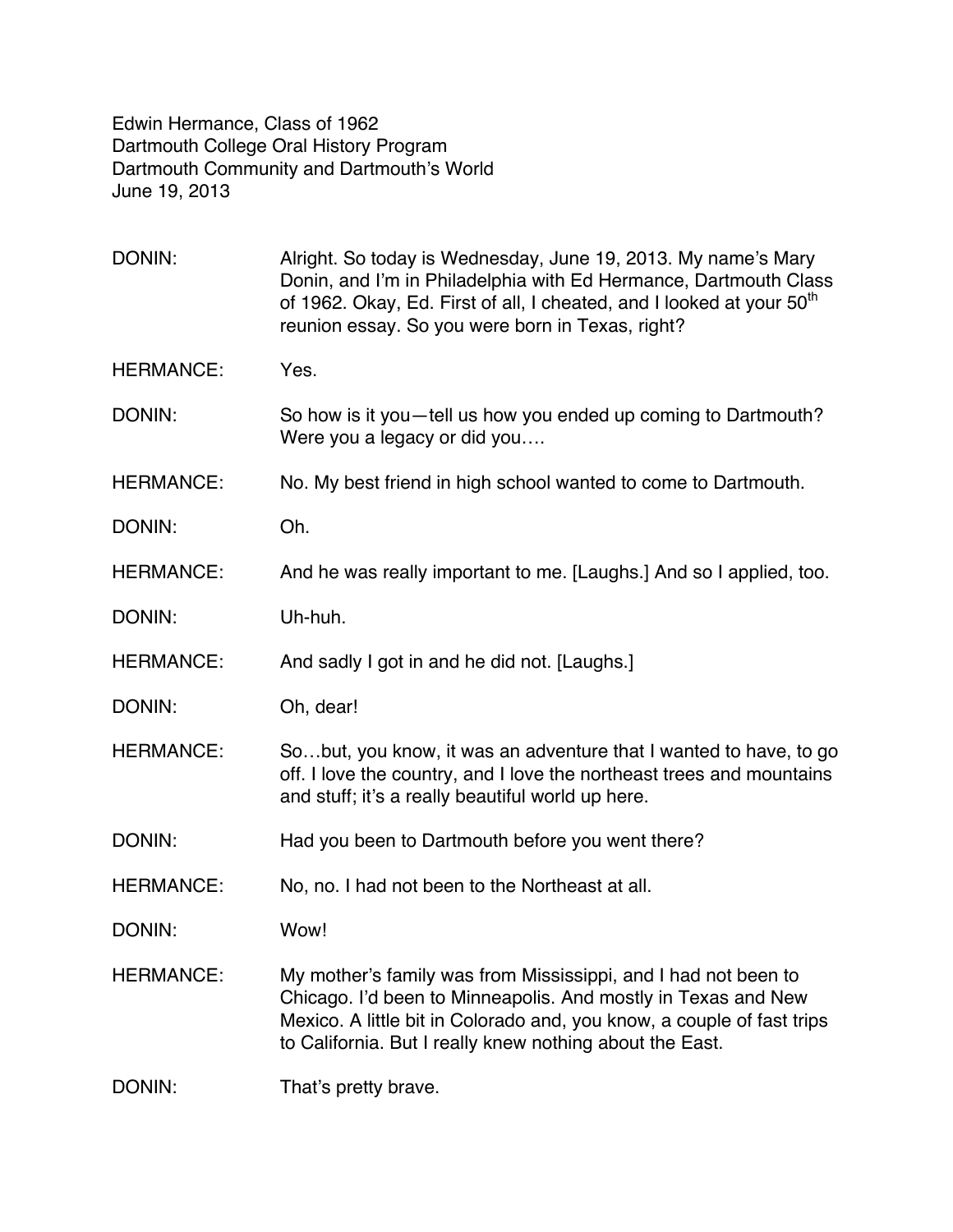HERMANCE: Not really. [Laughs.]

DONIN: So you got there under your own steam, or did your parents bring you, or how did—

HERMANCE: I got on the train with my best friend, who was going to Washington and Lee. And the train from Texas to Hanover passes near—what is the name of that beautiful little town? Lexington, Virginia? Is that it?

DONIN: I don't remember.

HERMANCE: Well, anyway, in the Shenandoah Valley. It's gorgeous.

DONIN: And it was on the way to Hanover.

HERMANCE: Mm-hmm.

DONIN: So when you arrived, did you know anybody at Dartmouth at all?

HERMANCE: No, no.

DONIN: Uh-huh! So how was that, arriving? Was it scary?

HERMANCE: No, I wasn't scared. I did feel like, you know, this is the way to start over, you know, in a way that, Okay, I don't know anybody here. And I can kind of do my best to create a new response to people around me. I don't feel like I did a very good job of that. [Laughs.] But nevertheless it was…I felt kind of liberated.

DONIN: Were you feeling confined by your life in Texas as a high school kid?

HERMANCE: ...it was a social struggle for me.

DONIN: Right.

HERMANCE: Until I was probably my...I guess as early as my sophomore year in high school, I didn't have any close friends. And just a reflection on—and I don't know why this is so. But then there was a group of five or six people in high school who… We were really very good friends; did a lot of things together. And then, you know, fairly steady contact with three of those folks.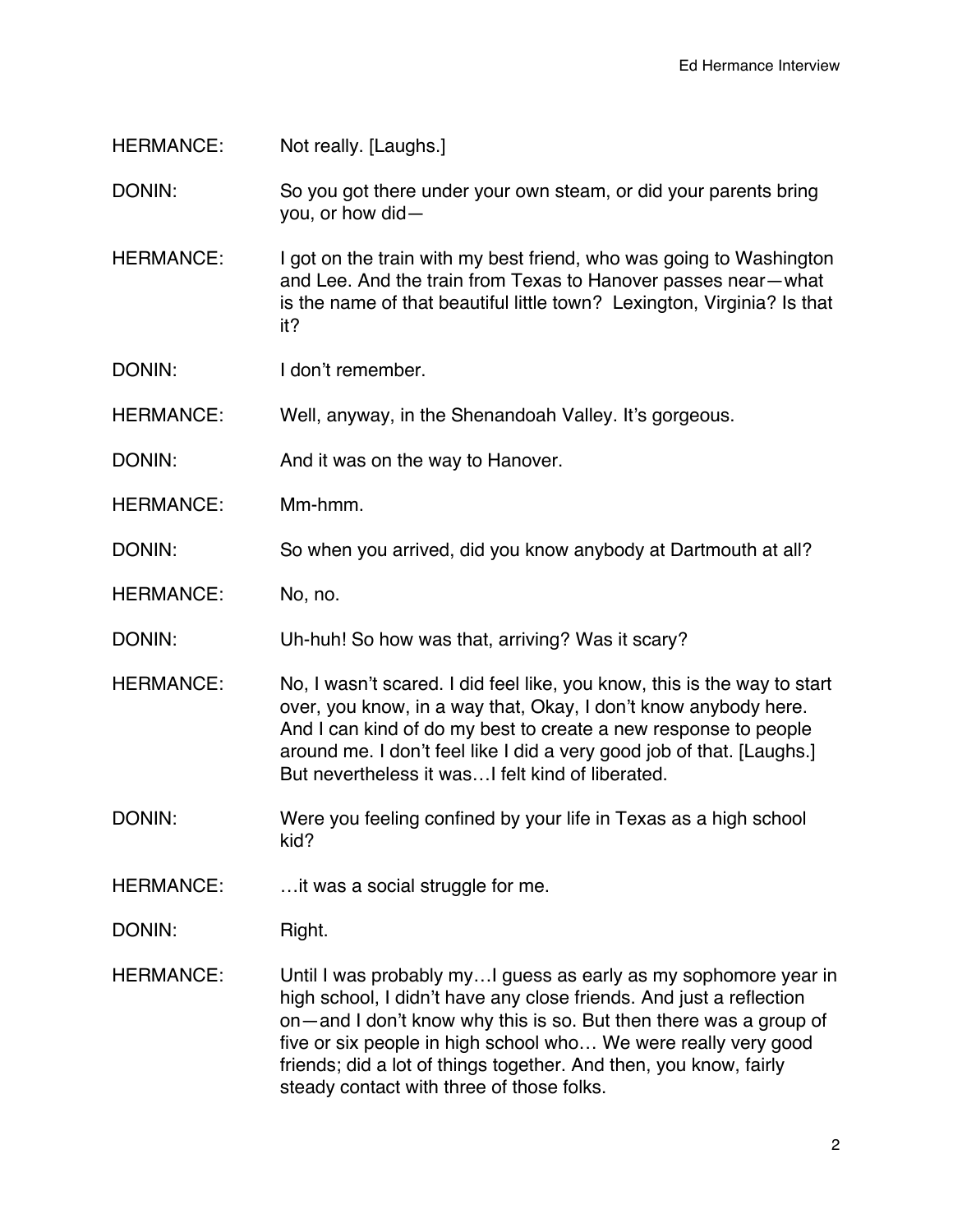DONIN: Wow.

HERMANCE: And I never formed that strong of relationships at Dartmouth. And, you know, I have one of my former roommates and another guy that I liked very much; when I did that coming-out letter, they responded very supportively.

DONIN: Mm-hmm.

HERMANCE: I have seen David [the roommate] a couple of times since then. But it's really the Dartmouth gay alumni people; those are the people from Dartmouth that I know the best.

DONIN: That you've come to know since your undergraduate days?

HERMANCE: Right. You know, in fact a couple of those folks that I met in the early days of the—we called it Dartmouth Lambda in the beginning—those people were in my class, but I hadn't known them at college. And sadly both of them have died since then of AIDS.

DONIN: Yeah...

HERMANCE: So….

DONIN: So you were already...Were you already self-identifying as a gay man to people who were close to you when you got to Dartmouth? No.

HERMANCE: No. I wasn't out to myself at that point.

DONIN: Uh-huh.

HERMANCE: I thought, you know, Oh, well, it's a passing phase. [Laughs.]

DONIN: Oh, yeah, a lot of people have said that.

HERMANCE: You know, I just couldn't believe it that, you know, my life was going to be completely different from everybody else's. How can you believe that?

DONIN: Well, and you didn't see any...You didn't have any role models from which to build.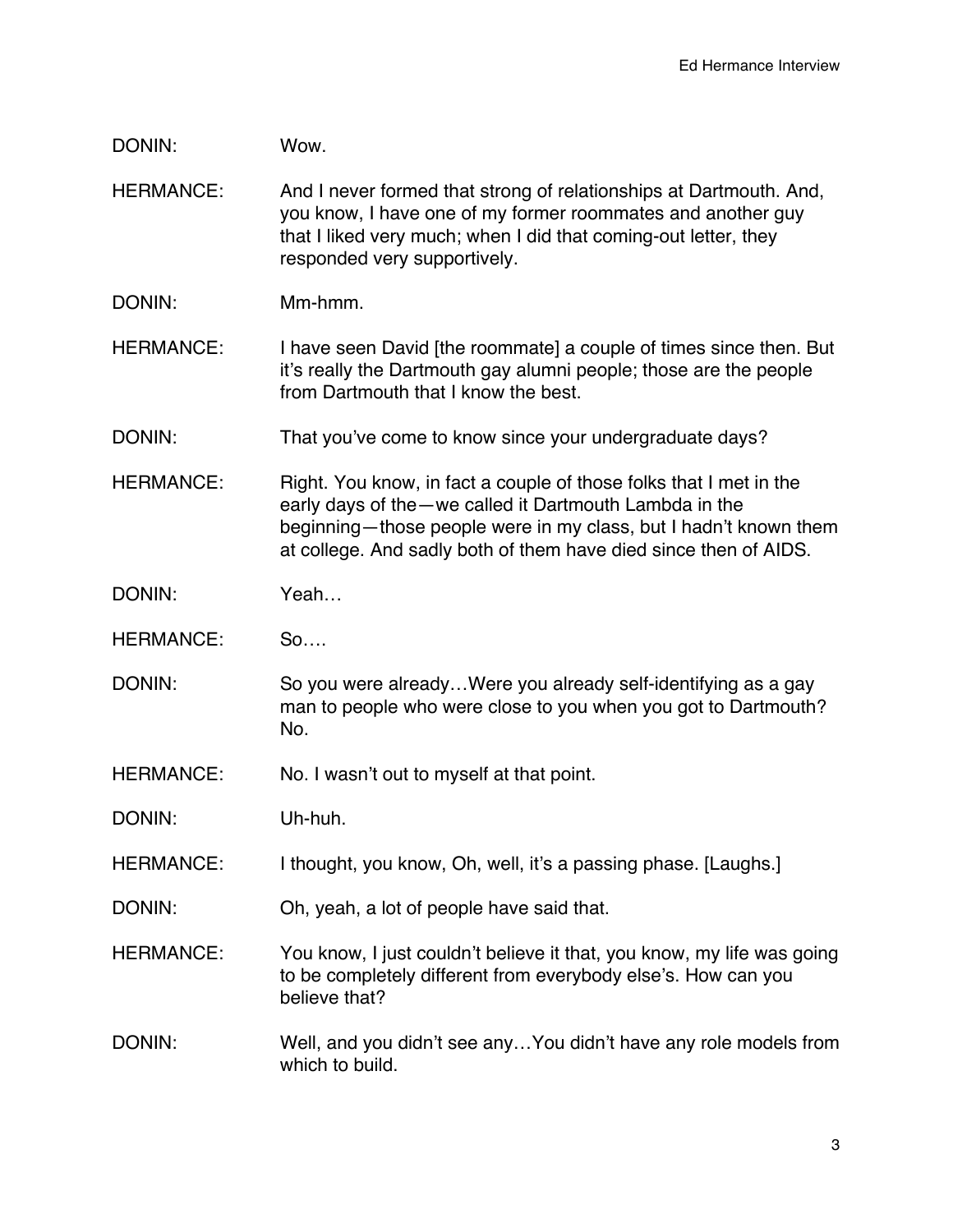HERMANCE: Right, right. You know, there was kind of like Liberace floating around in the background.

DONIN: Yeah.

- HERMANCE: That didn't seem like anything that I could do, [chuckles] you know. That was not picking up on my talents.
- DONIN: So who did you find as your group of friends at Dartmouth? You said you didn't make a lot of friends, but—
- HERMANCE: Roommates. That's pretty much... You know, I don't think I ever had trouble finding people to sit with in the cafeteria. I don't feel like I was an outcast.
- DONIN: Right.
- HERMANCE: But there weren't people that I... And actually one of the most beautiful things that happened there was an upperclassman who lived with his two roommates across the hall and down a ways, took me to his family's house on Lake George.
- DONIN: Oh!
- HERMANCE: And it was so beautiful. And then when we came back to Hanover, it was like the first day of spring, and the buds were exploding. It was really wonderful. And of course, you know, that was a really very special occasion for me.
- DONIN: Yeah.
- HERMANCE: But it was not... There was nothing about being gay about that.
- DONIN: Right.
- HERMANCE: That's not what was happening.
- DONIN: It was just a good friendship.
- HERMANCE: Yeah. I don't know... How much dirt do you want? [Laughs.]
- DONIN: Whatever you're comfortable talking about. You know, the focus of this project is insider/outsider feelings that we all have at some point in our life. Or feeling that you do belong or you don't belong.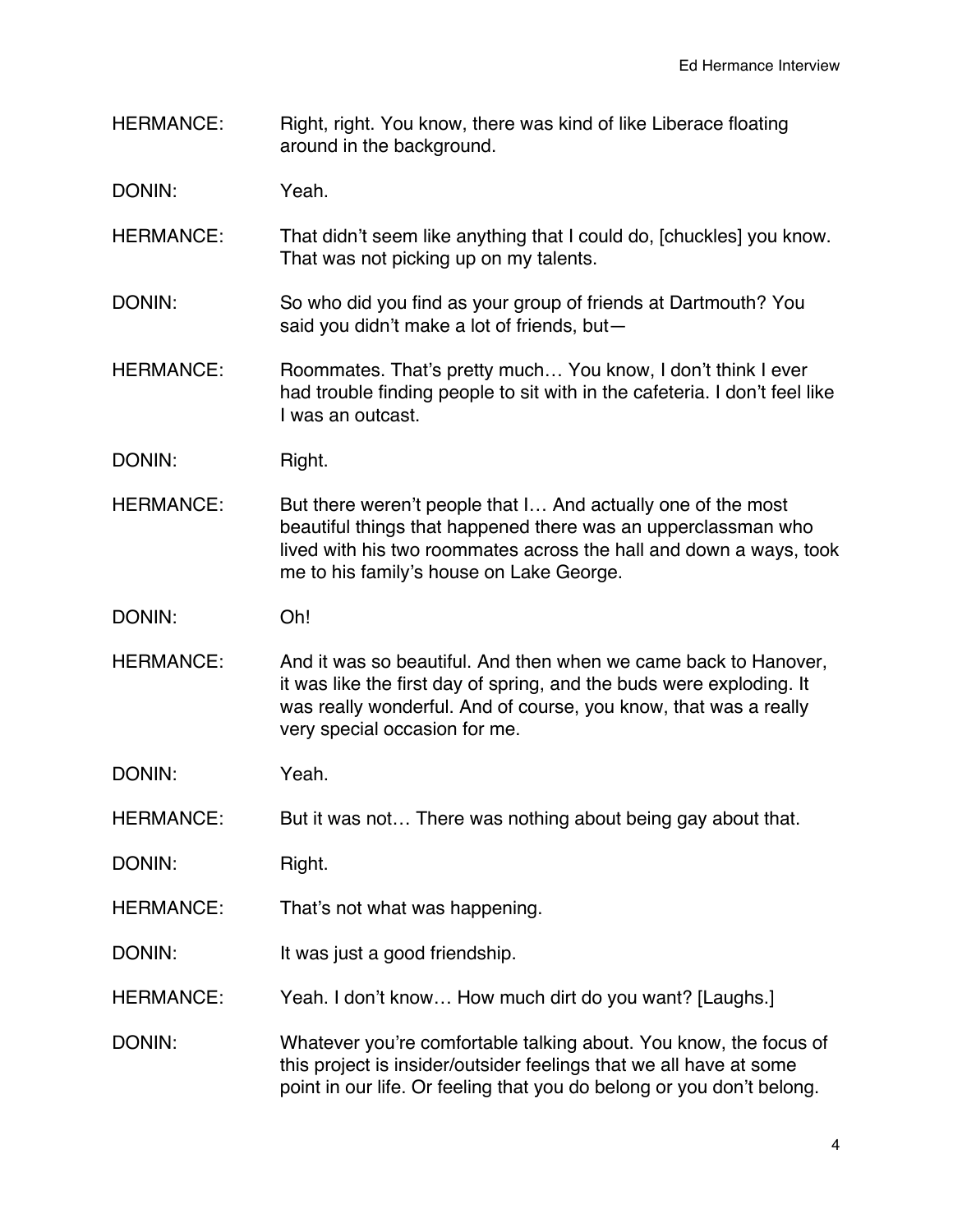Or, where is the community where you felt that you did belong, and how did you create that community? So whatever you're comfortable talking about, we want to hear about.

- HERMANCE: I think a staggering difference between those days and these days is cruising. You know, because we were not introduced into like high school dances or the dating, going to football games with your date or whatever, none of that was conceivable in those days. And I think it is conceivable now; certainly not everywhere, but at least a lot of places. And the only way that… You know, you have this sex drive that's oriented in a certain direction, but there's no way of socializing it.
- DONIN: Right.
- HERMANCE: And so that there's this, there's this cruising scene. People anonymously trying to connect with each other. They don't know they want to have sex, but they cannot imagine how they're gonna build a social world around that relationship. It's really very hard. You know, one of my jobs at Dartmouth was working for the archival thing. [Laughs]
- DONIN: Was it!?
- HERMANCE: Yes. And I remember we moved the archives. And one of the things was Daniel Webster's beaver skin top hat.
- DONIN: Oh, it's still there.
- HERMANCE: And there was a collection of photographs taken on the banks of the Connecticut of—I assume they were students; why would they be in the archives if they weren't—wrestling in the nude and running around and stuff.
- DONIN: Oh, yes. Old pictures. Pictures from yes, right.
- HERMANCE: Yes, really long ago.

DONIN: Yep.

HERMANCE: And, you know, Well, isn't that a surprise? [Laughs.] I wonder what life was like back then about, you know, this. Maybe because sexuality was not as big a deal as it is now. People were more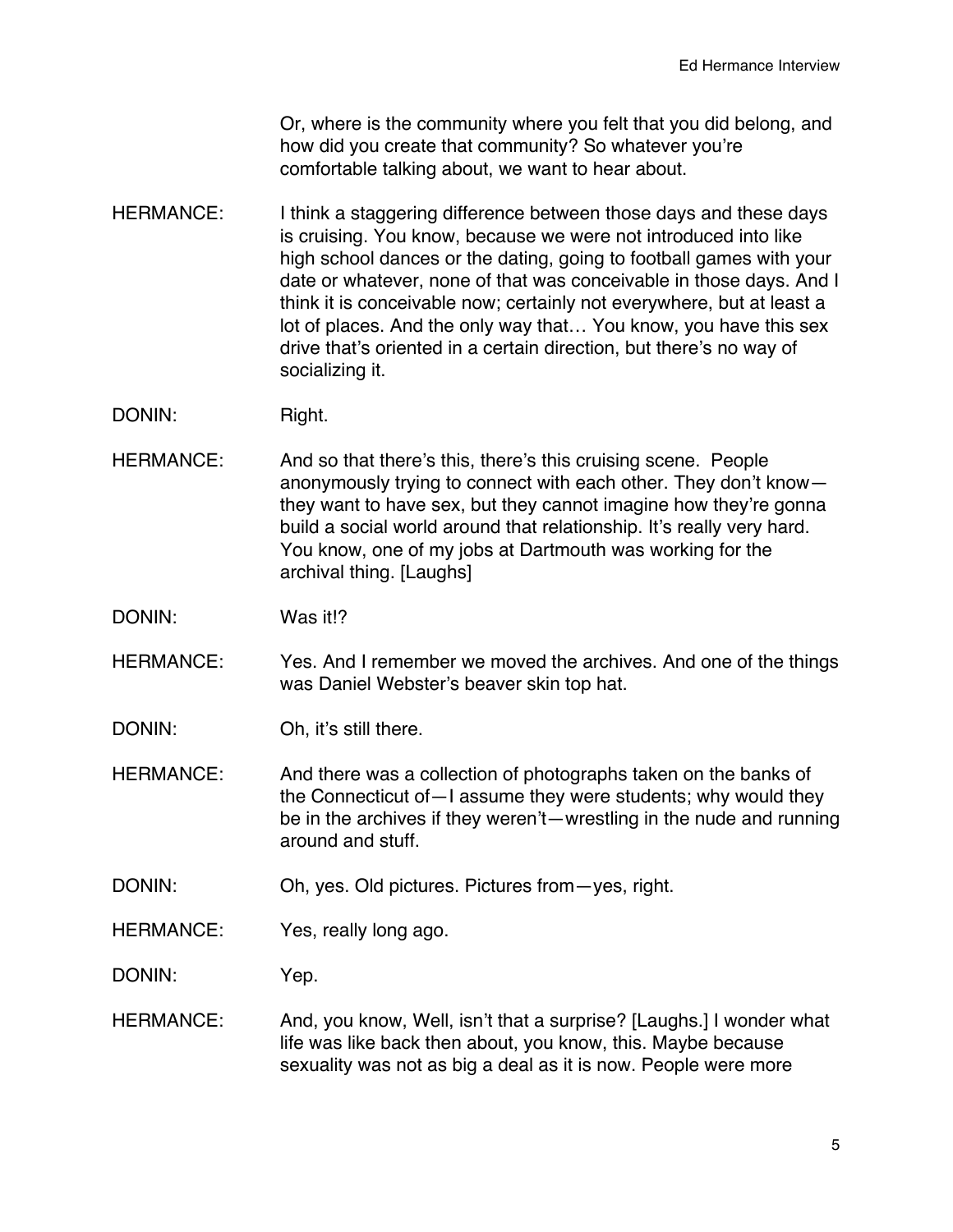relaxed around each other than we are now. I also, as a part of this gay alumni group, my supervisor in the Stefansson Collection….

- DONIN: Yes, yes.
- HERMANCE: He has also died of AIDS.
- DONIN: Oh.
- HERMANCE: He had these almost knee-length boots—how do you say that? Knee-length boots?

DONIN: Knee-high boots.

HERMANCE: Knee-high boots, very highly polished, rich reddish tan. And these two magnificent Huskies that are not shaggy like you usually think of Huskies, but are the kind of animals that actually pull sleds.

- DONIN: Oh, yes.
- HERMANCE: And I remember him cruising me in the restroom. I don't think he knew it was me, but of course I knew it was him by his boots, you know? [Laughs.]
- DONIN: Uh-huh.
- HERMANCE: You know. Nothing came of that 'cause, you know, that didn't appeal to me. [Laughs.]
- DONIN: Now, there have been other stories. I'm tryin' to get the chronology right. The Hopkins Center didn't exist when you were there, did it?

HERMANCE: That's right.

- DONIN: It hadn't been built yet.
- HERMANCE: No.
- DONIN: It was just about to be built, I think.

HERMANCE: Yes.

DONIN: Because that apparently became—this is through other oral histories—that became…the bathrooms in the Hopkins Center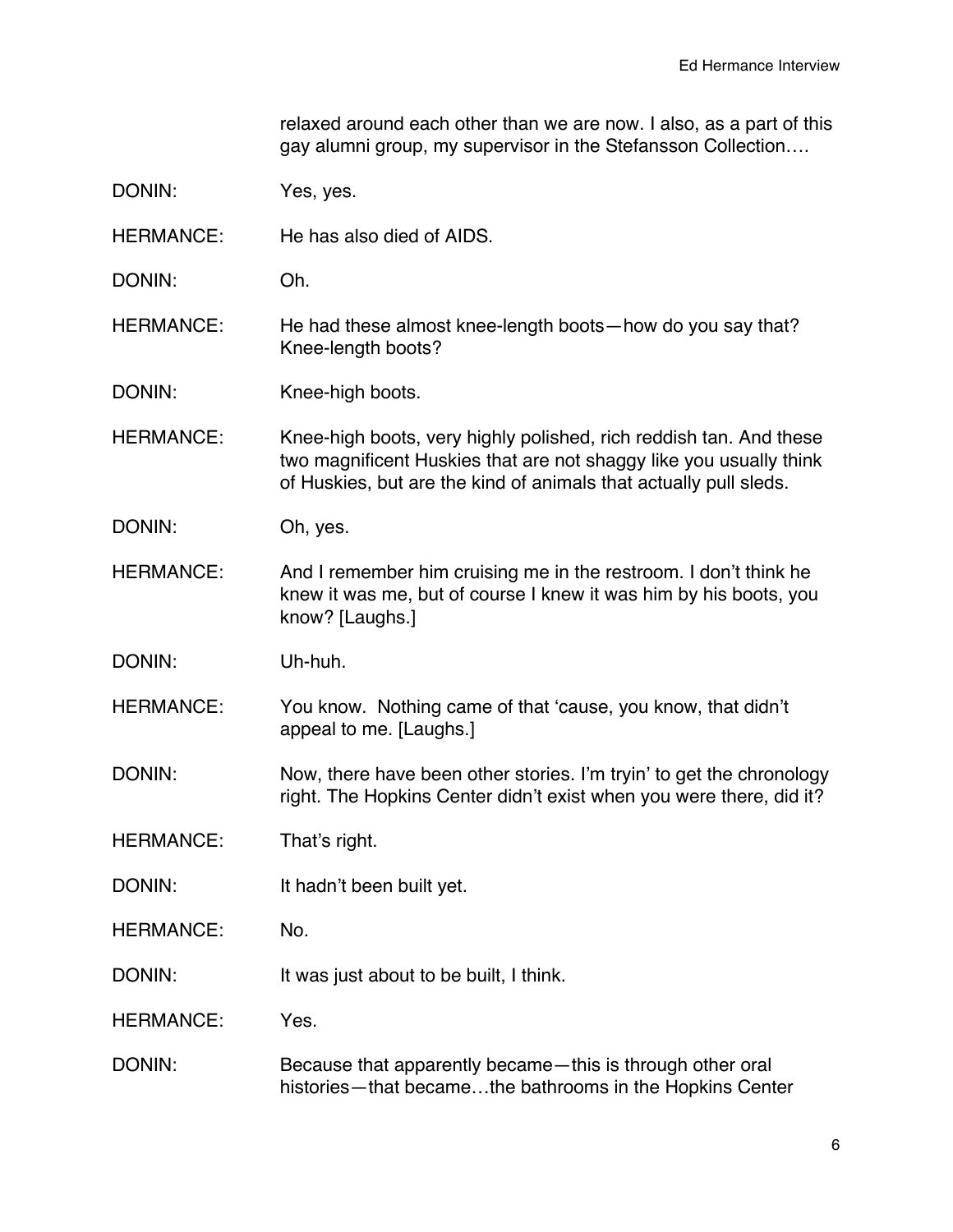became the place in the sixties where the cruising was taking place—and the encounters were taking place. So we're told.

HERMANCE: It was Baker Library in those days.

DONIN: In those days it was Baker. Yeah, yeah. And there's no doubt that this was taking place before you arrived there.

- HERMANCE: Yeah.
- DONIN: And there's also theories that the fraternities were the sources ofthe locations for, sometimes, these sorts of activities.
- HERMANCE: I never heard that. So it may be true, you know. It sounds like a fantasy, though. [Laughs]
- DONIN: And maybe it was a fantasy.
- HERMANCE: And I don't think that people cruise like that now. I don't think that…I'm positive the bathrooms don't have the central role in the gay life now that they did in those days.
- DONIN: Mm-hmm.
- HERMANCE: I'm so glad of that. It's so much better for people [chuckles] to be able to talk to each other in public. [Laughs.]
- DONIN: Of course.
- HERMANCE: You know? [Laughs.]
- DONIN: And have normal social channels like we were talking about before we turned the tape on. Have normal social channels through which to interact. Is it just folklore that the theater was a place that attracted men who were looking for one another?
- HERMANCE: Hmm.
- DONIN: Was that your sense?
- HERMANCE: You know there were…. First off, I think Dartmouth always had a really good drama department. The plays there were—
- DONIN: Excellent!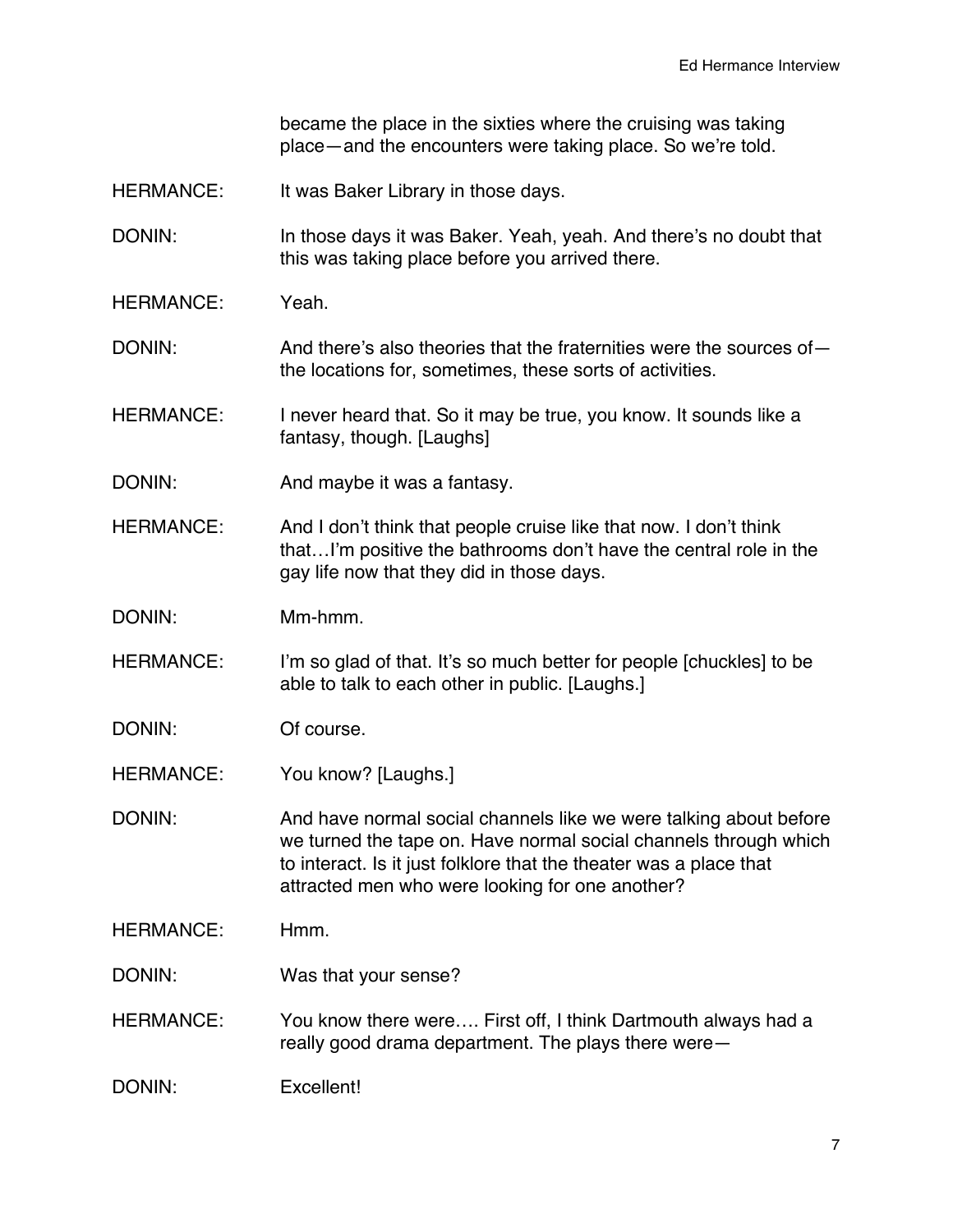- HERMANCE: — much better than the places that had—I don't think they actually had a drama department. I think that it was all volunteer, not for credit, you know. At any rate, I think the famous actor…oh, lord…
- DONIN: Somebody's name?
- HERMANCE: Moriarty? He is the….
- DONIN: Michael Moriarty?

HERMANCE: Yeah. He was performing at Dartmouth in those days.

- DONIN: Uh-huh.
- HERMANCE: And I have a vague recollection that, yeah, some of the people doing theater were that way. And that's why you didn't really, you know…. I wasn't gonna do theater myself. And somehow, you know, it's also fear of saying, Well, if I associate with them, then people will think…. And I won't ever get a job. [Laughs.]
- DONIN: So was that your thinking then, that you had to stay secret?
- HERMANCE: Sort of; something like that. Oh, yeah. Absolutely, to be secret. Now, I want to tell you about two…the only faculty in whose classrooms those sorts of things came up at Dartmouth. One was just horrible. The head of the psychology department—this was…I can't remember what the class was. But at any rate, it was the last session, and he just stopped and said, "How many of you—," this is a class of 20 or 30 people "—how many of you are not gonna get married?"
- DONIN: Oh.
- HERMANCE: And how many hands do you think went up? Zero. [Laughs.] And he kind of laughed to himself and said, "Well, 10 percent of you aren't." And I thought that was the cruelest thing. That he is the head of the psychology department and he knows he's humiliating people.

DONIN: Mhmm. He's in the wrong field.

HERMANCE: The only positive thing that came in the classroom at Dartmouth was I took a seminar on Proust with Ramon Guthrie.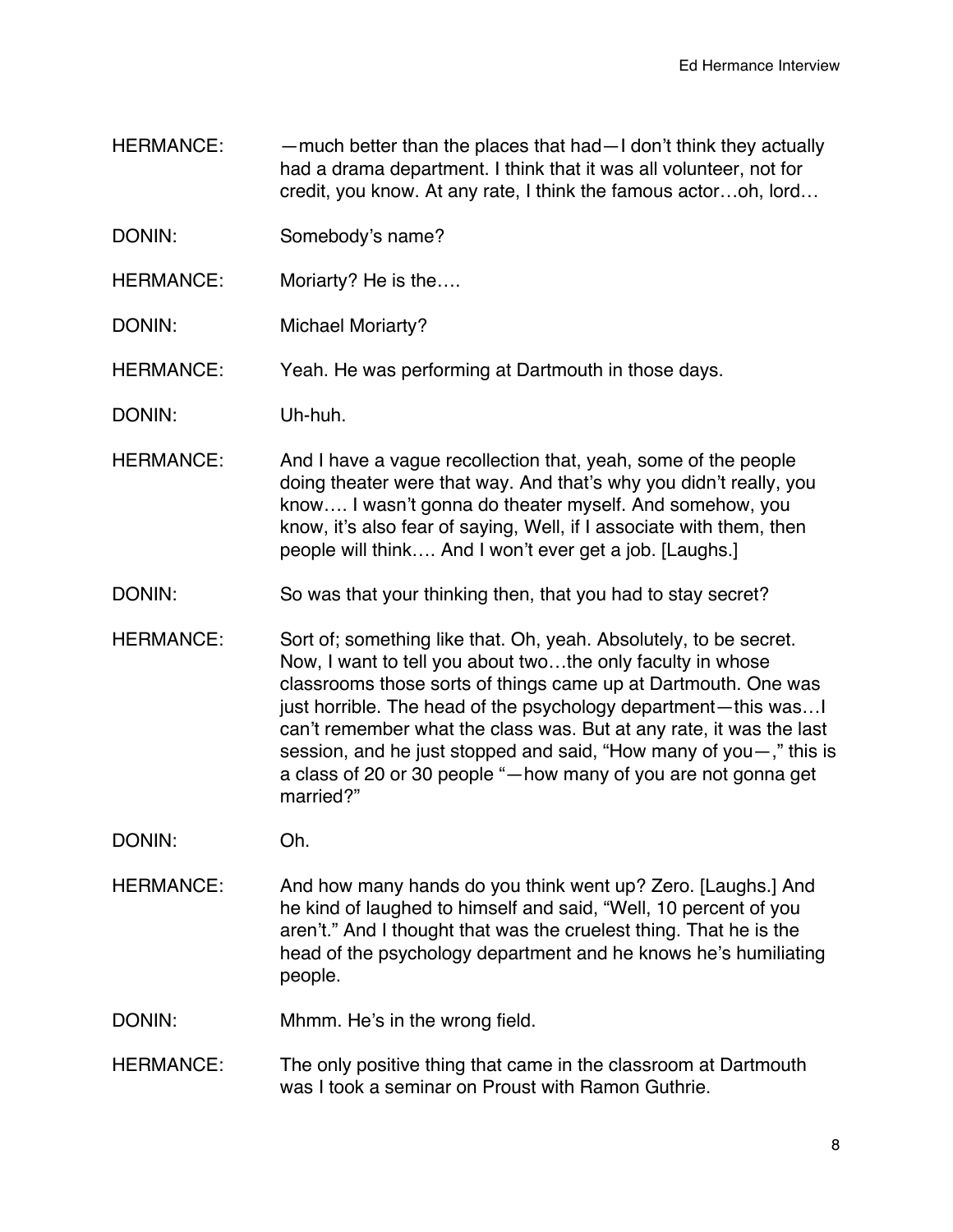## DONIN: Oh, yes.

HERMANCE: Who was an absolutely fabulous person. Well, at one stage in *The Remembrance of Things Past*, is a scene in which somebody asks Robert de Saint-Loup—

- DONIN: Oh, yes! You write about this here in your memoir for the reunion book. Oh, yes, and he had good things to say.
- HERMANCE: And he said, You know, if you don't want to.... Robert beats up the guy that asked him if he'd like a blow job. And the professor says, "You know, he didn't have to do that. He could have just said, 'No, thank you.'" [Laughs.] And of course later on, Robert is caught in the boy whorehouse. So, you know, it's that aggression to cover up your own feelings of, you know, denying that that is you.
- DONIN: Uh-huh.
- HERMANCE: So at any rate, that's the only positive thing about homosexuality that I heard in four years. [Laughs.]
- DONIN: Well, it was dominated by this.... And this may be true of all men's colleges in those days.
- HERMANCE: Absolutely.
- DONIN: Dominated by this-
- HERMANCE: No, it's not Dartmouth *per se*.
- DONIN: Right. Hyper-masculine, macho model that everybody's expected to follow.
- HERMANCE: That first semester—or term—I got a D in French. Turned out that I and maybe two other kids had not had any French before [chuckles] we took this elementary course. But I was petrified, you know. This is a D, you know.
- DONIN: You probably hadn't had a D.
- HERMANCE: So I went to Dick's House and saw the psychiatrist. And, you know, he talked to me. Well, I went there a long time. And on the— I think it turned out to be the last session—he said, "Is there anything else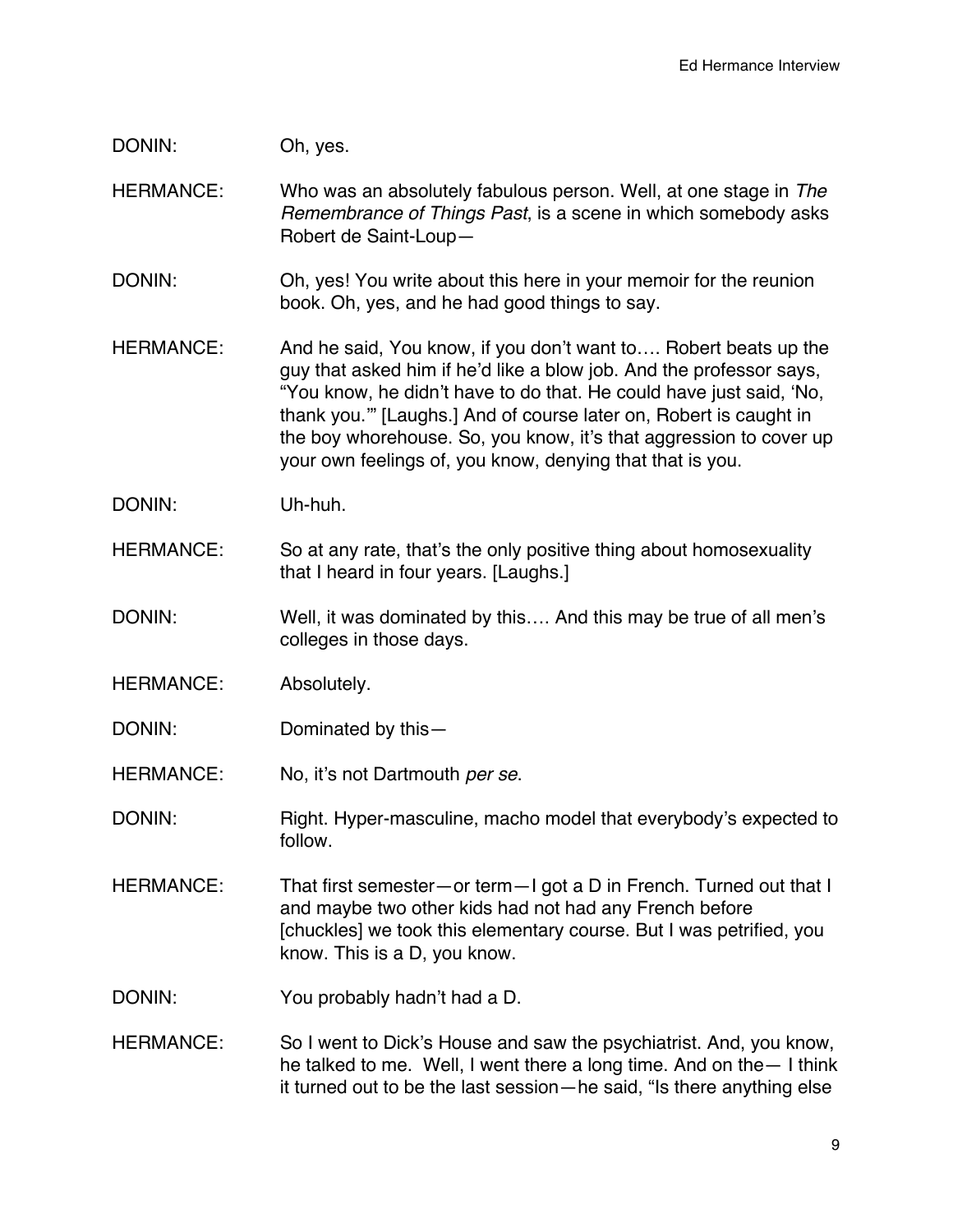that you'd like to talk about, anything else that's troubling you?" And of course there was. But, you know, he may have been a saint. I don't know. Some…Beyond his peers. But I knew enough not to say anything to him because that's gonna be a permanent record of, you know… I wasn't gonna talk to him about that. I didn't think he knew anything about it. I was sure he was gonna be hostile. Oh, you wanna go for a little therapy? [Laughs.] Get rid of that little blotch? [Chuckles.] You know?

- DONIN: We did an interview with another alum—I forget what class he was in. He actually went to Dick's House and said that he was troubled by the thoughts that he was having about men. And they sent him to see a specialist at the hospital who gave him a little sort of black box that he was supposed to press the button on every time he was having those thoughts.
- HERMANCE: To shock him?
- DONIN: Yes. It was some sort of shock box that was meant to treat you-
- HERMANCE: Negative reinforcement, yes.
- DONIN: Yes.
- HERMANCE: No, the Pennsylvania Hospital, a couple or three blocks down there [gestures], they were famous for electric shock therapy and lobotomies. And the very first gay organizations invited the shrinks from that hospital over to give them a talk at the Drake Hotel over here [gestures in opposite direction]. And got the media there and did their very best to humiliate 'em, to show that they had *no* basis for doing what they were doing.

DONIN: Crazy!

- HERMANCE: But it went on for years and years.
- DONIN: Yeah. So who ended—So what dorm were you in?
- HERMANCE: Started off in Russell Sage, and then I went to, oh, I can't remember, for two years. And then went to…on the other side of the Green there's a little dorm [Ripley]. The first two years I was in a three room, three-person space. And then the last two years I was one, there. And then the last year was at North Hall.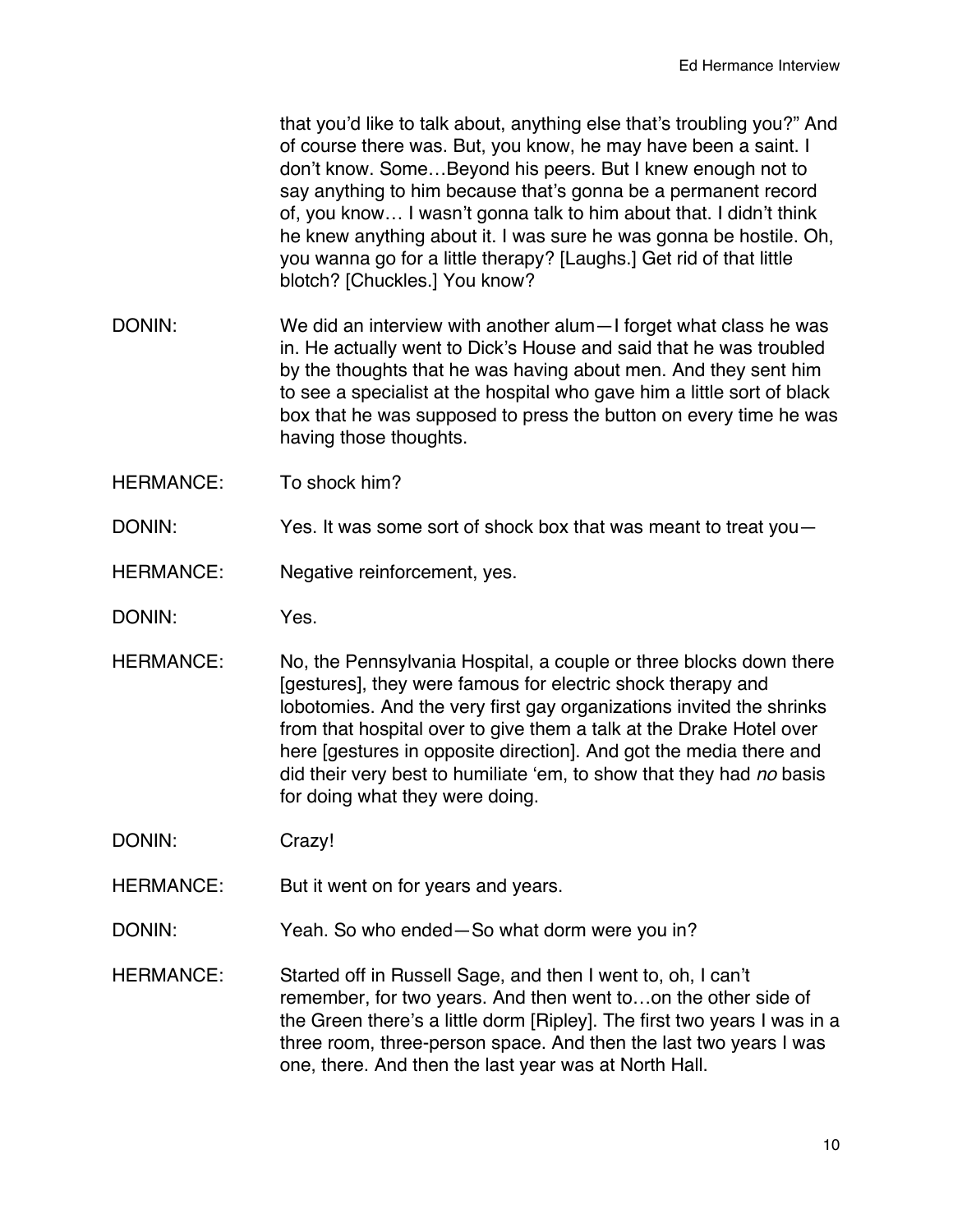| DONIN: | Oh, yeah. |
|--------|-----------|
|--------|-----------|

HERMANCE: Both in singles.

DONIN: Uh-huh. Your roommates those first two years in Russell Sage, did they end up…those were your— I mean if you had to describe who your community was, was that it?

- HERMANCE: Well, really only David Pritchard, not…. The other two—Sorry I forget. Myers is his last name, M-Y-E-R-S. I think he dropped out.
- DONIN: Uh-huh.

HERMANCE: Maybe after the freshman year or something like that.

- DONIN: Yes.
- HERMANCE: And Doug Anderson was our roommate for the second year. David was the only one that, you know, I had any sense of closeness about, really.
- DONIN: Mm-hmm. And you were working a job because—Did you have financial aid?
- HERMANCE: Well, working jobs was the financial aid.
- DONIN: And so you worked in the archives? Any other jobs?
- HERMANCE: In the Stefansson Collection.

DONIN: Yeah.

- HERMANCE: I don't think there was anything else.
- DONIN: Uh-huh. And what was your—
- HERMANCE: I was at Stefansson for a long time. I was at the archives for a long time, I don't know, a year or something.
- DONIN: Uh-huh. And did getting involved in the Greek life appeal to you at all?
- HERMANCE: No.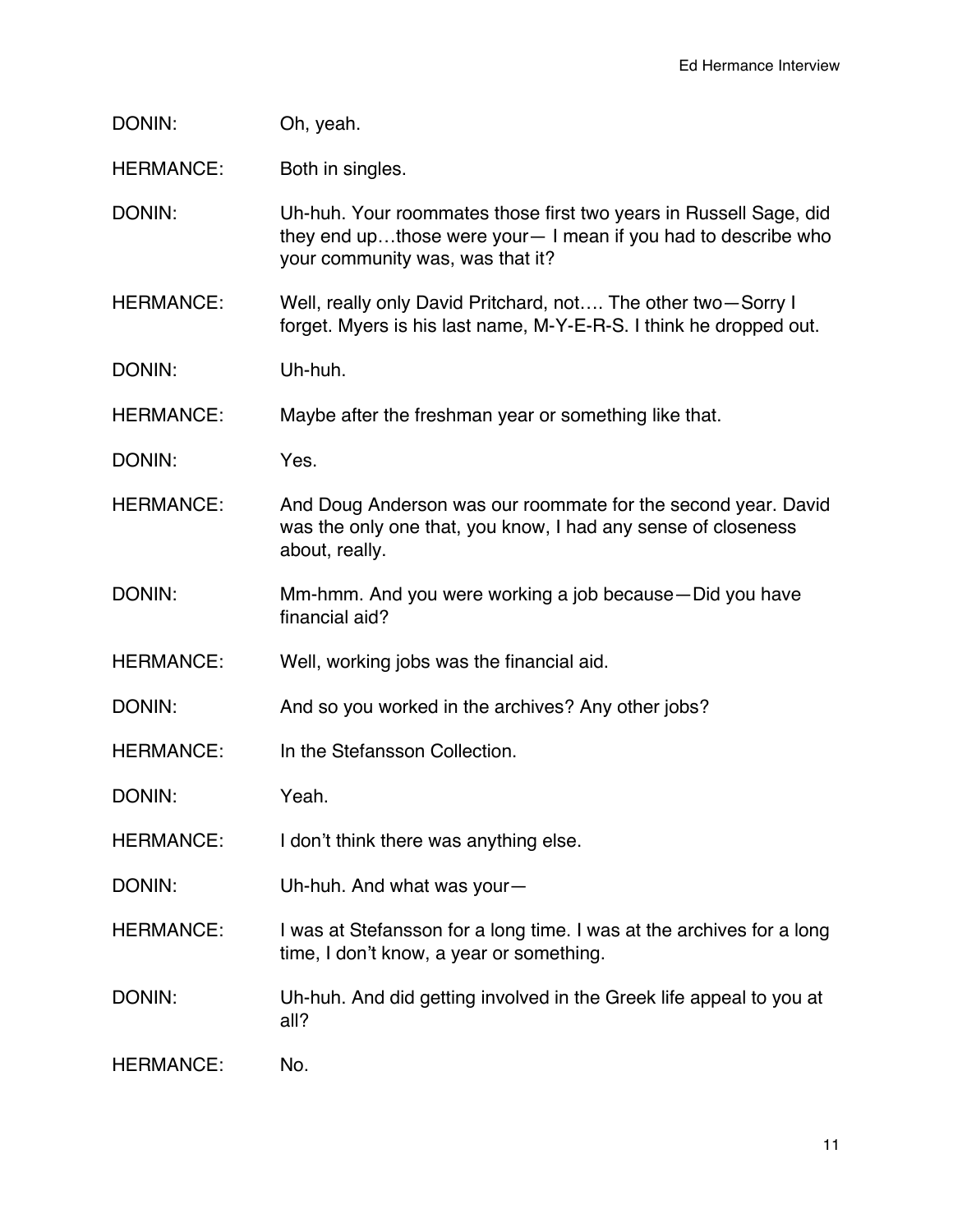- DONIN: I mean, did you do rushing?
- HERMANCE: Mm-mmm. No.
- DONIN: Because you felt threatened by it or-
- HERMANCE: I didn't think I could make it in that world, no.
- DONIN: Yeah. Make it in the sense that—
- HERMANCE: Socially acceptable. You know, when you're hiding, [chuckles] joining up with a group of people the purpose of which is to get close and you've got somethin' to hide, well, you don't go there, you know. Least I didn't. People are different, you know. The people who get married, some of 'em are doing that for defensive purposes or something. But I think a lot of people, gay men, have a really great time in there just…. They may well get a divorce, but they're very likely to be very strong friends with that woman for the rest of their lives. You know, I couldn't fake it. I couldn't fake marriage.
- DONIN: So you couldn't fake the whole dating scene and all that, inviting girls to Winter Carnival or Homecoming.
- HERMANCE: Well, yes and no. My high school girlfriend, I'm embarrassed to say, came all the way from Houston.
- DONIN: From Texas. Wow!
- HERMANCE: To Winter Carnival.

DONIN: Uh-huh.

- HERMANCE: And I think she had, bless her heart, I'm sure she thought we were gonna get married. Though, that's more about her innocence than anything else. [Laughs.]
- DONIN: Right.
- HERMANCE: You know, if you can't tell when somebody is, you know, hot for you, then you're pretty innocent.
- DONIN: Well, in those days, though, I mean in the fifties-
- HERMANCE: It's true.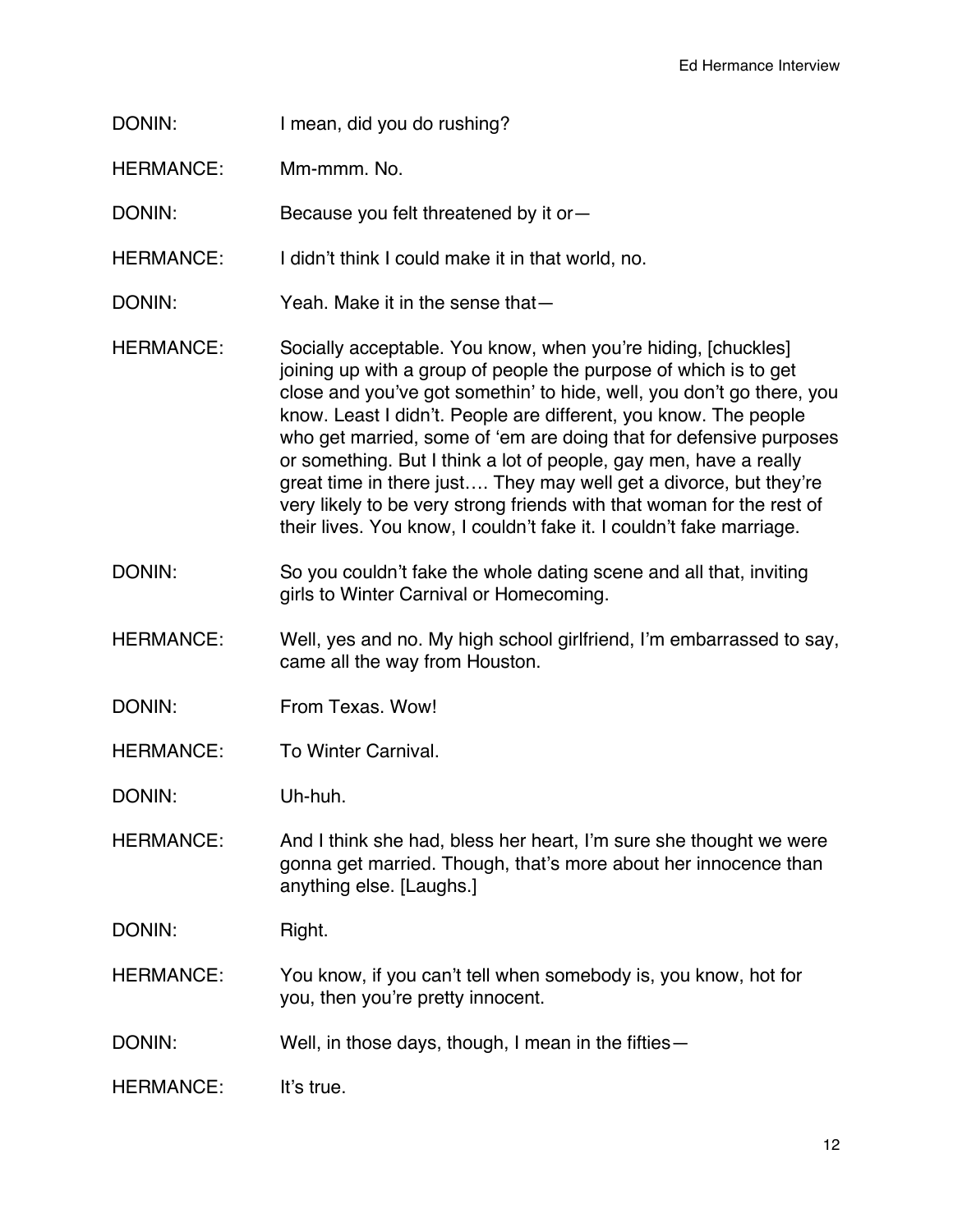- DONIN: Who knew anything?
- HERMANCE: [Chuckles.] Yeah.
- DONIN: Wasn't that the norm?
- HERMANCE: In certain classes, I guess.

DONIN: So you did try to sort of fake it or whatever.

- HERMANCE: Yeah, you know, but I never went down to, what's the nursing school, not far?
- DONIN: Well, Hitchcock.
- HERMANCE: Hitchcock.
- DONIN: Right.
- HERMANCE: Well, there's another one.
- DONIN: Oh, Colby-Sawyer. Is it Colby-Sawyer?
- HERMANCE: Yes. Or, I went one time to Holyoke because somebody else was goin' and sure, why not? Another time to—oh dear, it's a college in Boston—one time with a date, you know.
- DONIN: Simmons or—
- HERMANCE: Tufts, I guess. I think that's right.
- DONIN: Tufts, yeah. Right. To dances or whatever.
- HERMANCE: Because, you know, get out of the house. [Laughs.] Right.
- DONIN: Yes. So you spent your whole four years there.... I mean obviously you said you didn't come out to the Dartmouth community until 1975, if that's the date.
- HERMANCE: Yeah, it's about then.
- DONIN: That's hard. Did that impact your entire experience there? I mean did you join—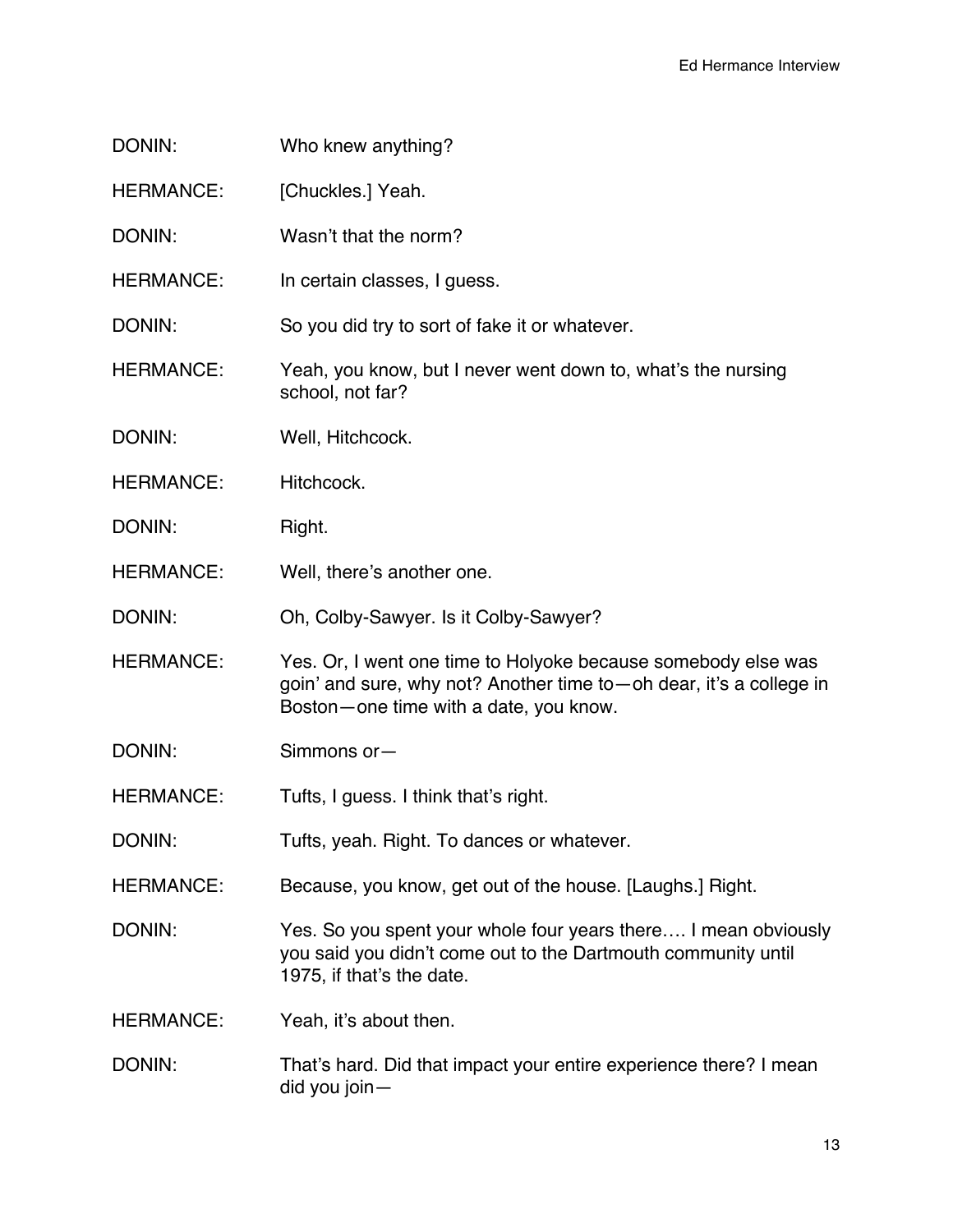## HERMANCE: It affects your whole life, you know? [Laughs.]

DONIN: Yes.

- HERMANCE: That's not just Dartmouth. It's before, in high school and so on. It was really a miracle that I found this group of people in high school that we had a lot of fun together, a lot of interests in common.
- DONIN: So what were your interests that you could've shared with other Dartmouth students? I mean, did you have any hobbies or sports or intramurals or clubs or anything that you joined? Or you were too busy hiding, as you said before?
- HERMANCE: No, I wasn't interested in sports. The thing that I liked to do there the most was go for walks. Once, probably my junior year, I discovered that if you walk up the road across in Vermont, in the fall, there are acres of abandoned apple trees with the most delicious apples.
- DONIN: Oh, you mentioned that. Yeah. That was your favorite memory.
- HERMANCE: And the walks along the Connecticut.
- DONIN: The river.
- HERMANCE: The river beside the golf course and the ski jump and stuff. No, it is a gorgeous place.
- DONIN: So it was a pretty solitary life for you.
- HERMANCE: Yes, it was. That's for sure.
- DONIN: Hmm.
- HERMANCE: Yeah. And, you know, I'm not a different person now than I was back then.
- DONIN: Mm-hmm.
- HERMANCE: You know, I feel like these letters that you've found...I'm good at kind of organizing my thoughts and getting them down on paper in an effective way. And putting me in a place, the Ecology Food Coop, a store, like this, where, you know, my experience and… The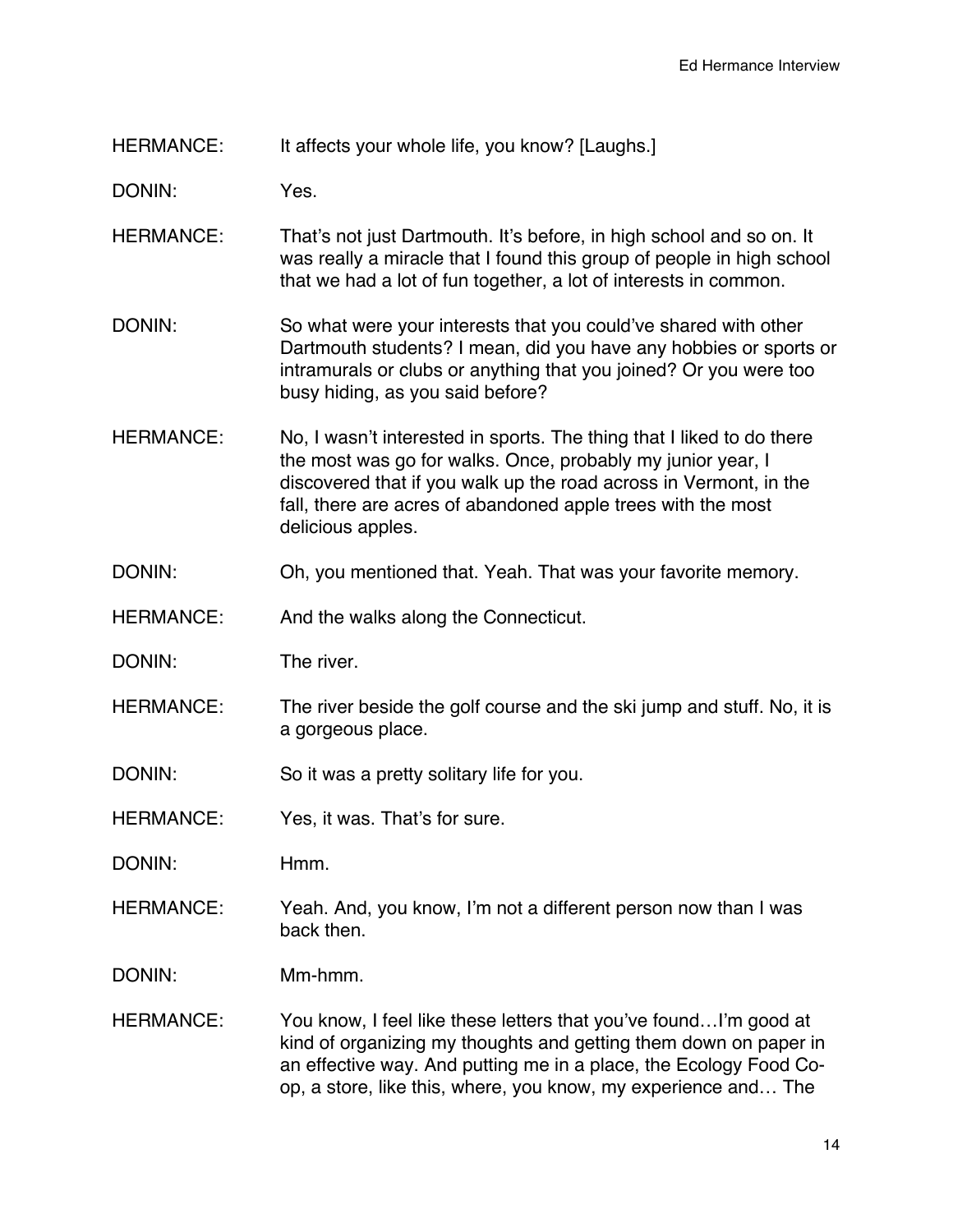store combines a love of books, academic—you know, I majored in philosophy and a graduate degree in comparative literature—and being gay. And then it combines with my first job here, was running the Food Co-Op, the store.

DONIN: Mm-hmm.

HERMANCE: Was retailing. And so this store is like the -

DONIN: Perfect combination.

HERMANCE: Yeah, it is. And I don't feel like other people are in a place to judge me about this place.

DONIN: Mm-hmm.

HERMANCE: Because I know it's good. [Laughs.]

- DONIN: Let's give a plug to the name of the store. I don't think I mentioned it.
- HERMANCE: Giovanni's Room. The biggest, the best, the most beautiful LGBT bookstore in the world.
- DONIN: And is it not the oldest?
- HERMANCE: In the U.S., yes.
- DONIN: Oldest in the U.S.
- HERMANCE: Yeah. There's a store in Canada that claims by its founder, going from one conference to another with some books in his backpack, that that was their—the founding of their store. Alright.
- DONIN: [Laughs.] That's a stretch. [Laughter.]
- HERMANCE: You tell 'em! You tell 'em!

No, and of course it's sad that the real first store, Oscar Wilde Memorial Bookshop in New York, was the parent of this store.

DONIN: Oh.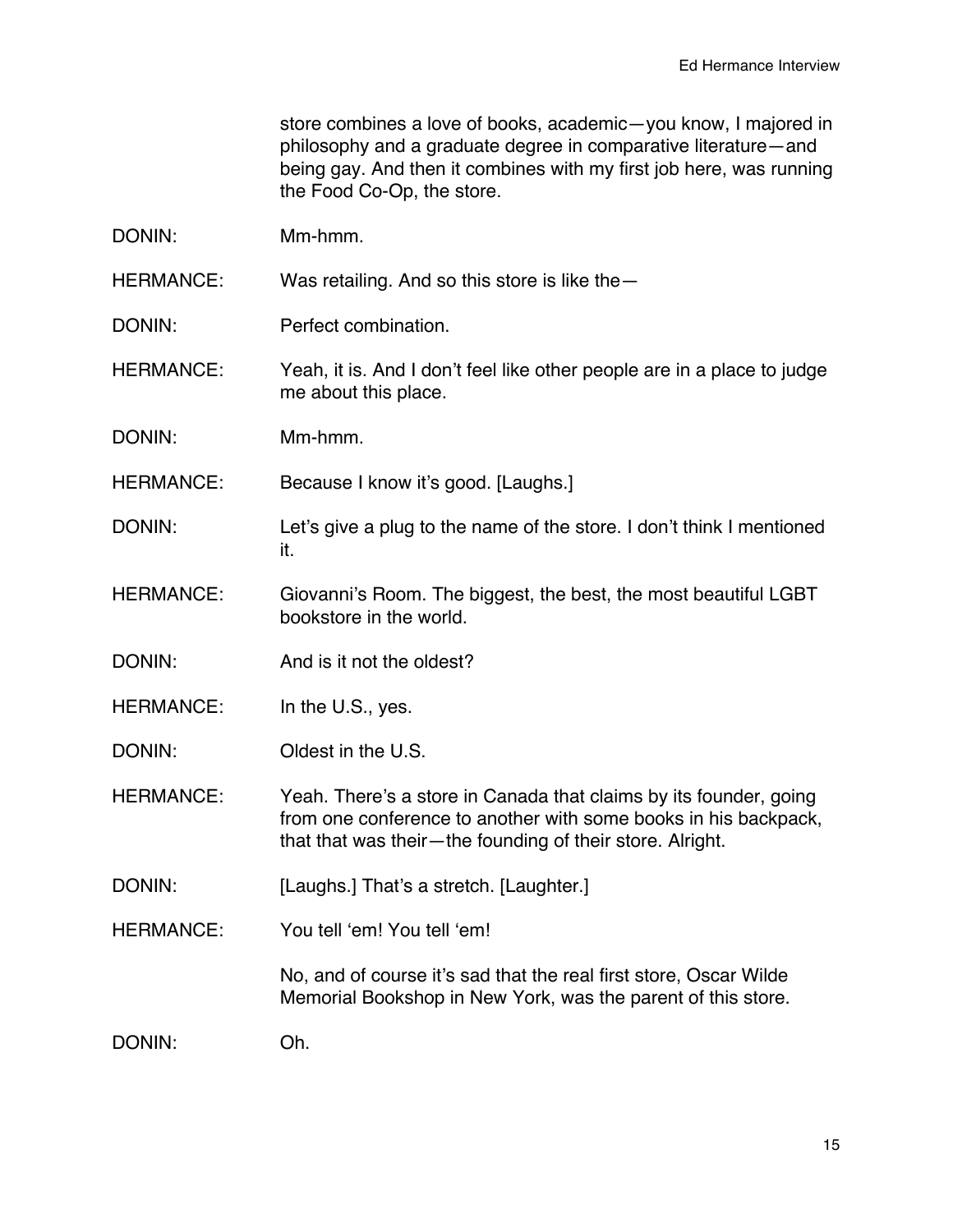- HERMANCE: That it's clearly the model. And every book in Giovanni's Room in those early days, the owners of Giovanni's Room had driven to New York, picked up the owner of Oscar Wilde's, Craig Rodwell, and went with him to the West Village where he helped them pick out books, and they drove the books back to Philadelphia. [Laughs.]
- DONIN: Wow!
- HERMANCE: Arlene and I did that twice. We can't go to New York every time we want a book. So, we stopped doing it. But it was very much—you know he's a great guy in New York, Craig Rodwell is. Or was. He's passed away, too, now.
- DONIN: Uh-huh. So that was the original-
- HERMANCE: Gay bookstore in North America and in Europe. European stores came after us, Lambda Rising, and there may have been a couple more—Glad Day. And that was something from Dartmouth though, that in the early eighties until the mid-nineties, Giovanni's Room was the wholesaler of lesbian and gay books overseas. None of the distributors were interested in carrying—they didn't know anything about these books. They didn't think there was a market for them. And they were pro'bly right. You know, we were really excited when we got up to \$150,000 in sales in a year. But what's the profit on that? Well, we were collecting 15% of profit of that. So, you know, it was fun for us, but it was…. And then, of course, the overseas wholesalers did pick it up. [Gets up and walks off to fetch something.]

\*\*Let me show you this. And it's a direct result…. [Returns.] And I figure this is about, you know, my education that put me…. At Dartmouth, I knew I was gonna go into comparative literature. I took lots of language classes and ended up after Dartmouth going to language school in France and Germany. And we ended up being the wholesaler overseas for The Naiad Press, which was by far the largest lesbian publishing company ever.

- DONIN: What was the name of it?
- HERMANCE: The Naiad, N-A-I-A-D, Press. And they published this book of personal essays, lesbian nuns. And because we were their wholesaler—
- DONIN: [Reading aloud:] One copy.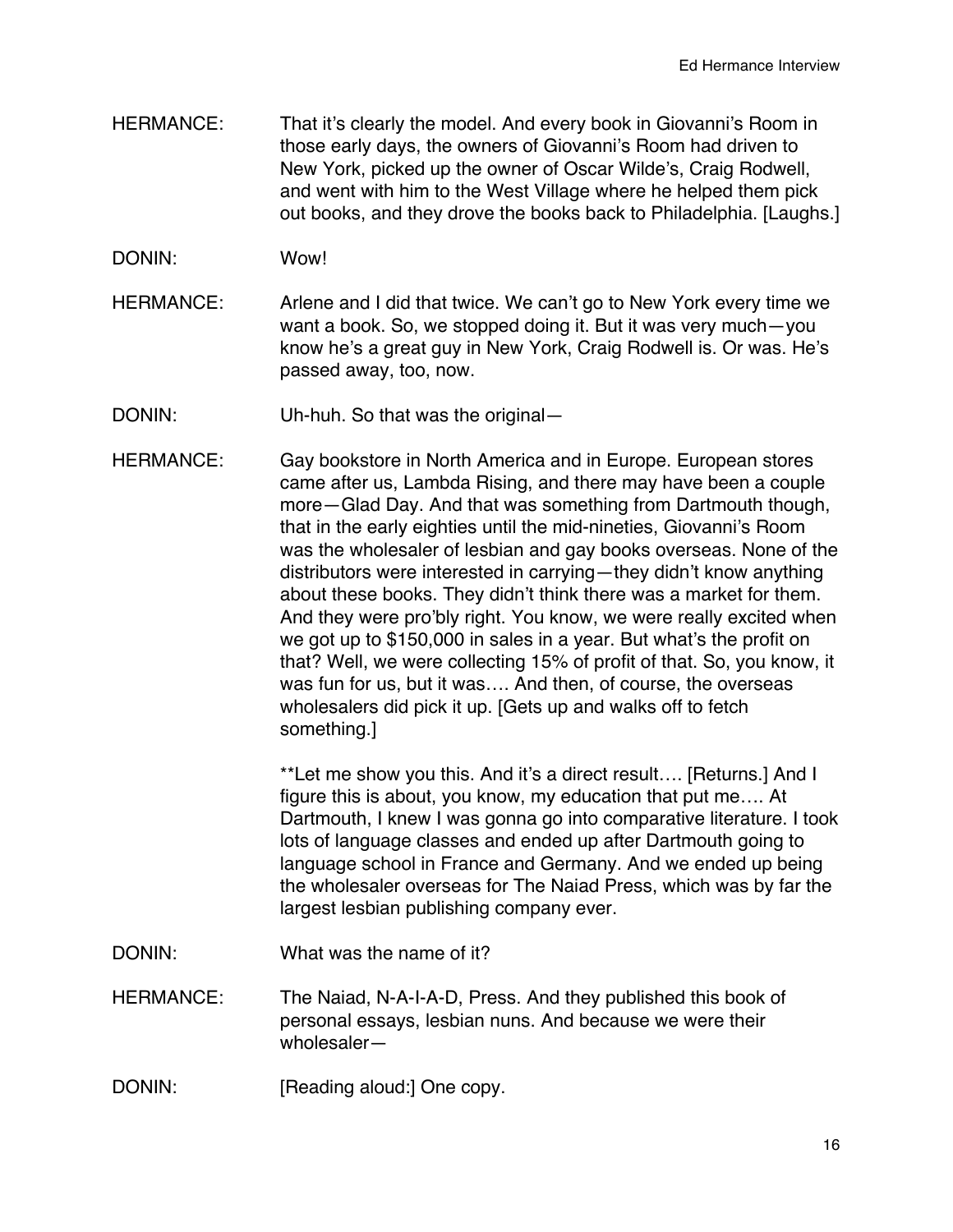- HERMANCE: —export to the rest of the world. And they got this letter with a return address in Latin. And they couldn't make heads or tails. So as they did everything, I'm sure they just saw it was overseas, Oh, we'll just send it to Giovanni's Room. And so they sent it to us. [Laughs.] One look at it, and you know it's from the Vatican Library. [Laughs.] Ordering a copy of personal essays, *Lesbian Nuns*.
- DONIN: [Reading aloud:] *Lesbian Nuns: Breaking Silence*.
- HERMANCE: And I didn't trust 'em-I wasn't gonna send that over there and hope they were gonna pay for it. Uh-uh. You've gotta prepay.
- DONIN: Yeah.
- HERMANCE: So they did. They sent another letter, which I then sent to Naiad because they wanted in on the action. And they enclosed a check written on the Bank of the Holy Ghost.
- DONIN: Oh, fantastic!
- HERMANCE: Isn't that amazing? [Laughter.] And I'm sure they thought I was not gonna cash it, but I did. [Laughs.]
- DONIN: Nineteen eighty-five.
- HERMANCE: It's now faded away, but there used to be a lavender "J" down there [on the letter].
- DONIN: Oh, really! In the signature line?
- HERMANCE: Mm-hmm. And there was never a name associated with this on the return address or on either of the letters; 'cause I don't know why they would…I don't know. Somebody didn't want his name on there or her name on there.
- DONIN: Oh, isn't that interesting. Well, it's all....
- HERMANCE: At the same time we were dealing with this Vatican sale, the editors of this collection of essays were in Dublin. And the book was banned in Ireland. And these two editors were on a late night TV interview show. When they got back to their hotel at two or three in the morning, they threw 'em out on the street.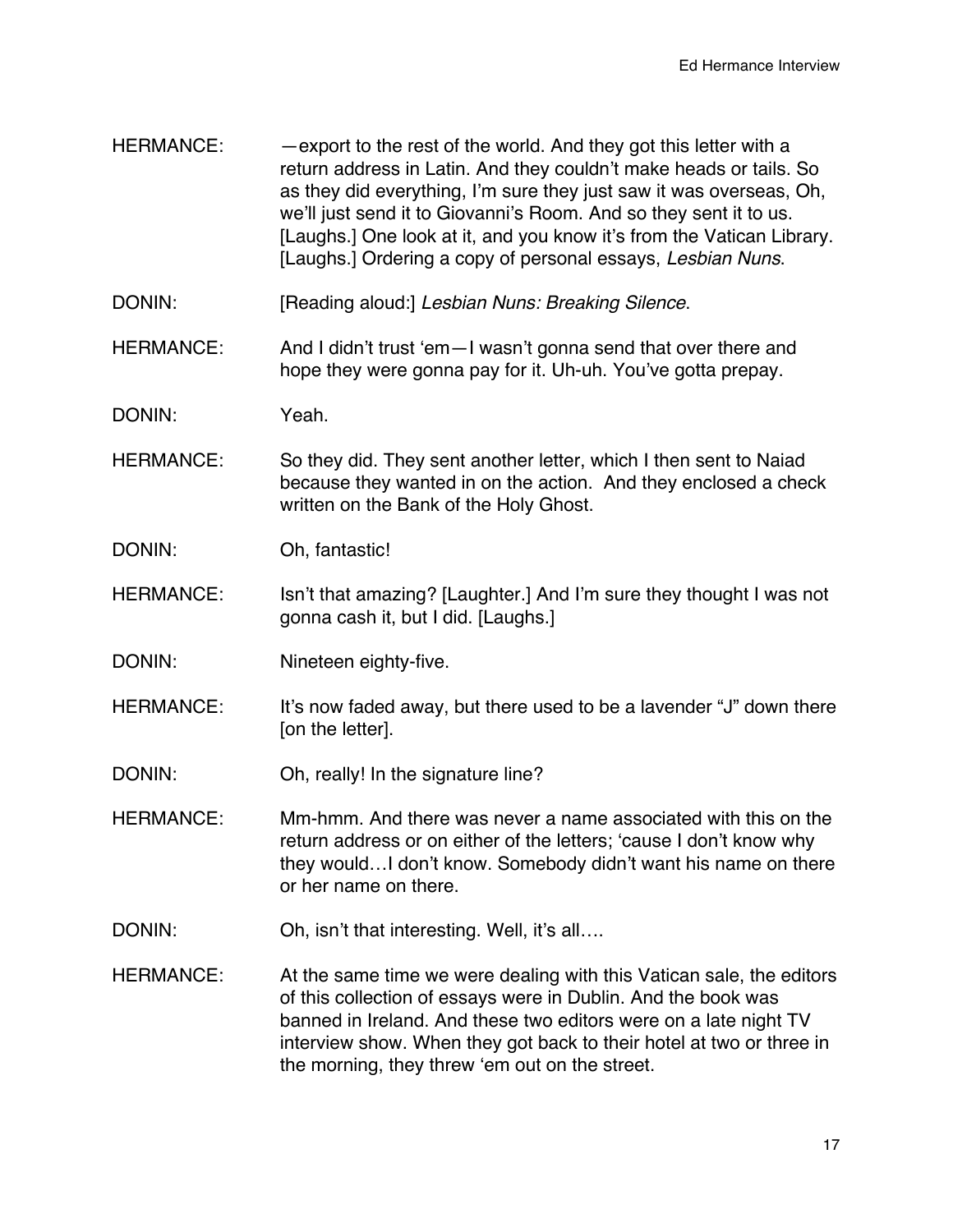| DONIN:           | Is that right?                                                                                                                                                                                                                                                                |
|------------------|-------------------------------------------------------------------------------------------------------------------------------------------------------------------------------------------------------------------------------------------------------------------------------|
| <b>HERMANCE:</b> | "We don't want you in our hotel."                                                                                                                                                                                                                                             |
| DONIN:           | Oh, gee!                                                                                                                                                                                                                                                                      |
| <b>HERMANCE:</b> | But by the next day, the Irish government had caved in, and the<br>book was everywhere. [Laughs.]                                                                                                                                                                             |
| DONIN:           | Oh.                                                                                                                                                                                                                                                                           |
| <b>HERMANCE:</b> | So, times change. But the Irish, some of them anyway, are more<br>Catholic than the pope.                                                                                                                                                                                     |
| DONIN:           | Yep. That is great. So we didn't talk much about your academic life<br>there. You majored in philosophy. Did you connect-                                                                                                                                                     |
| <b>HERMANCE:</b> | At the end of my freshman year, I had two A's. One was philosophy<br>and the other one was math. Maybe I should have gone into math. I<br>don't know. [Laughs.] But that's how I decided what I was going to<br>do. Oh, well, this is what people are telling me I'm good at. |
|                  |                                                                                                                                                                                                                                                                               |
| DONIN:           | Yeah.                                                                                                                                                                                                                                                                         |
| <b>HERMANCE:</b> | So, let's go there.                                                                                                                                                                                                                                                           |
| DONIN:           | But languages, too, you're good at, right?                                                                                                                                                                                                                                    |
| <b>HERMANCE:</b> | I wouldn't say I'm good at languages, I took a lot of 'em [classes].                                                                                                                                                                                                          |
| DONIN:           | I know you got a D in French, [chuckles] but obviously you made up<br>for that.                                                                                                                                                                                               |
| <b>HERMANCE:</b> | Yeah. Well. You know German language schools are vastly<br>superior to the French ones, in my experience.                                                                                                                                                                     |
| DONIN:           | Oh, interesting.                                                                                                                                                                                                                                                              |
| <b>HERMANCE:</b> | So I learned German much better than I did French.                                                                                                                                                                                                                            |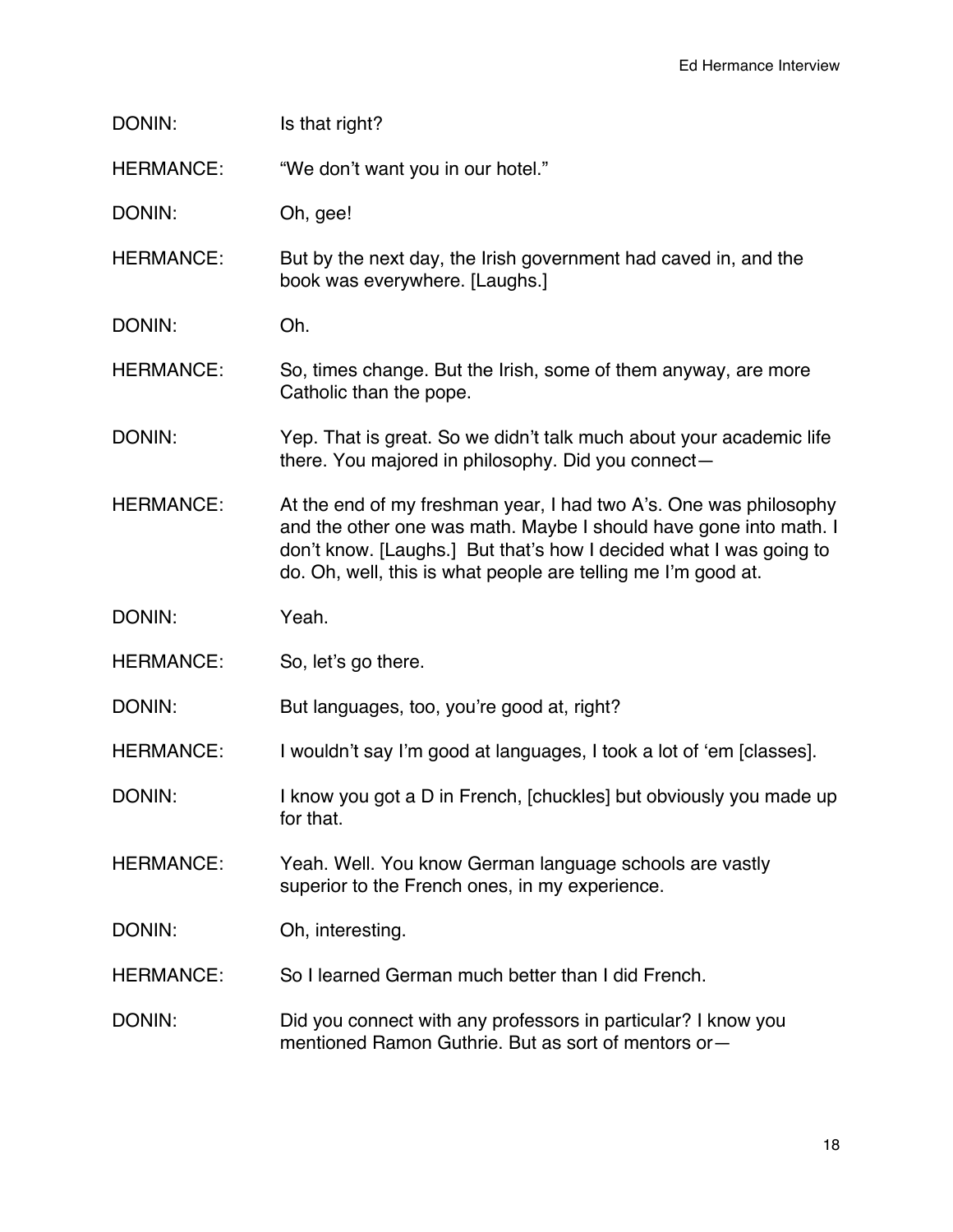HERMANCE: There was a very, very handsome French teacher there who jumped off into the Quechee Gorge.

DONIN: Oh!

- HERMANCE: And I'm 90 percent sure that he was gay. That that's what that was about.
- DONIN: Oh, gee! But more in terms of, you know, being a mentor or a....
- HERMANCE: English professor, Mr. Vance.
- DONIN: Oh, Thomas Vance.
- HERMANCE: Well, I told you, I had been teaching at an American college in Germany.
- DONIN: Uh-huh.
- HERMANCE: Which was not far from Tübingen. And so, I was on my way to Greece for vacation. And I'd just stopped in Tübingen and stayed at the youth hostel and went, Oh, this is really cute. [Laughs.] And so, Well, let me look into the English department and see what they're doing. So I'm standing there reading the bulletin board, and Professor Vance comes walking towards me! [Laughs.]
- DONIN: Is that right!
- HERMANCE: And they were shorthanded, so they hired me to teach English that year.

DONIN: Uh-huh!

- HERMANCE: So that was pretty wonderful.
- DONIN: Yeah, that's great! That's great. But I don't think professors back in those days were maybe as approachable as they are today accessible.
- HERMANCE: I don't know. I felt like—I'm gonna screw up his name, of course but Professor—Zbigniew—what, Carter's…?

DONIN: Oh, Brzezinski!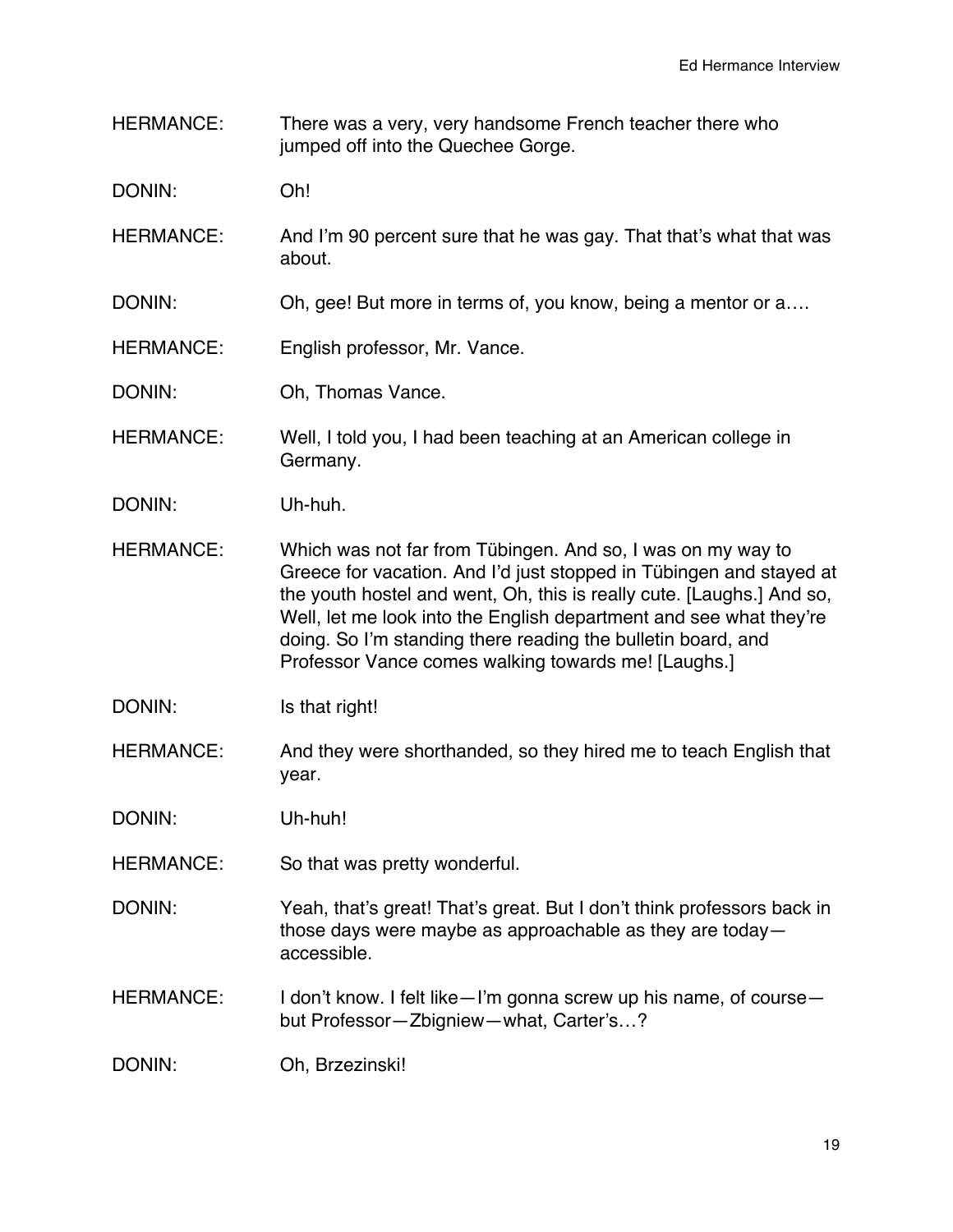- HERMANCE: Brzezinski. Well, he was teaching at Dartmouth in those days.
- DONIN: Really! I didn't know that.
- HERMANCE: Dave Pritchard was, you know, to hear him talk anyway, they had a really good time together.
- DONIN: Uh-huh!
- HERMANCE: And I remember that there was a math teacher who came over to our dorm room one time, and we played chess. And I think David had told him that I was really good. So he came over, Well, let's see. And of course I beat him. [Laughs.]
- DONIN: Did you really? In chess?
- HERMANCE: Yeah.
- DONIN: Oh!
- HERMANCE: Chess is not, you know, it's not something that I ever played a lot and certainly haven't played in many decades now. But it was luck, you know. You see it, and then, Oh, that's okay. But, you know, it didn't form a—we never played again. [Laughs]
- DONIN: I'm sure not. He wasn't gonna put himself in that position two times in a row.
- HERMANCE: And I enjoyed the Stefanssons. They were, they were—Mrs. Stefansson tried to give me a couple of volumes of Icelandic tales. But her assistant, the guy with the boots, "You can't do that! These books don't belong to you anymore." [Laughs.]
- DONIN: Right. Ah-hah. That's amazing, that you you actually had a relationship with the Stefanssons. I mean, they're sort of…
- HERMANCE: A little bit. I'm very sad that that collection isn't there anymore. That's—[sighs.]
- DONIN: That particular—what, the Stefansson Collection? It's still there.
- HERMANCE: It is? The—
- DONIN: Did somebody—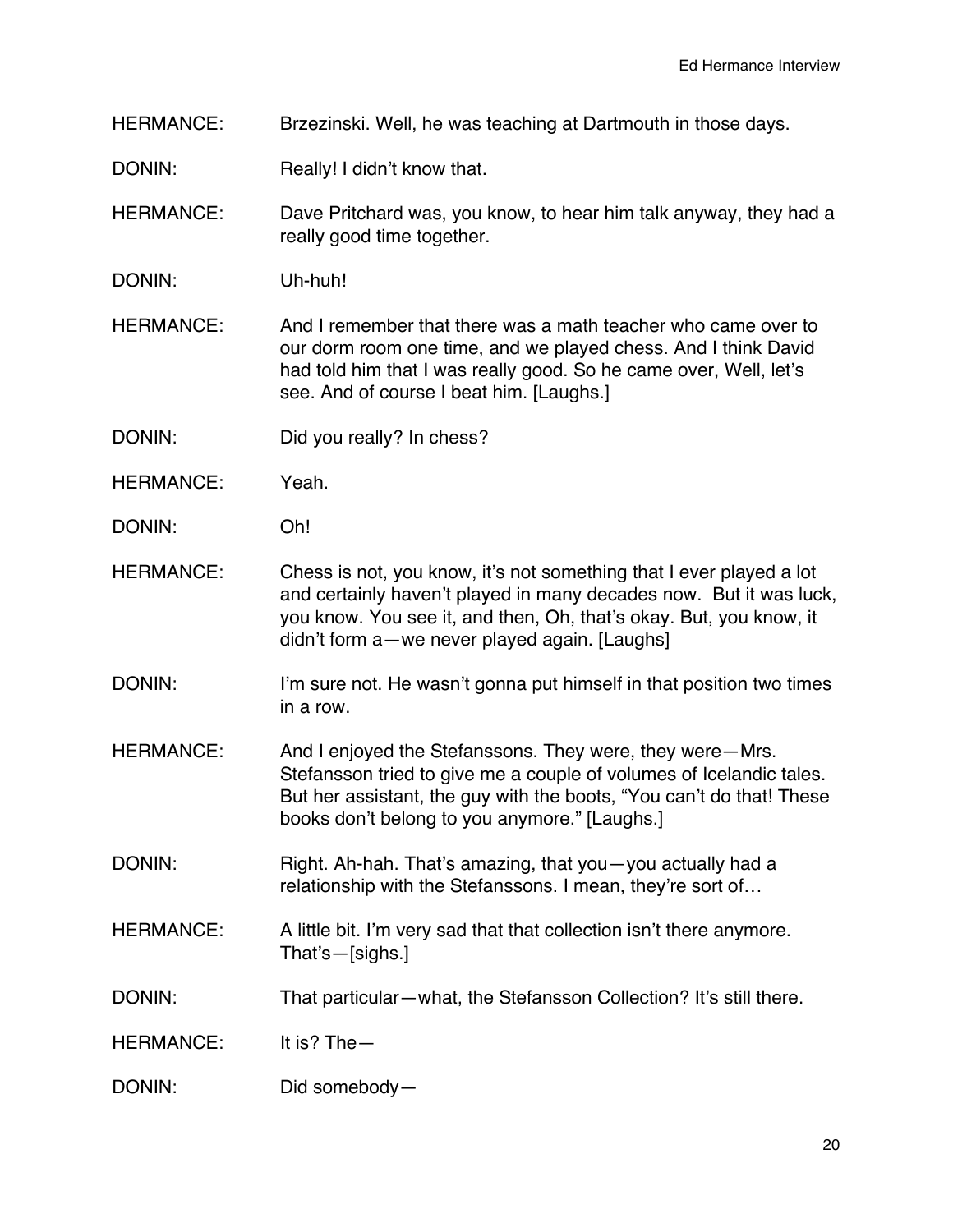HERMANCE: The quide who.... When I was up there three years ago, I went on a little architectural tour and the person who led the tour—she has to've worked there. I think she's an architecture professor. But whoever it was said, "No, that's gone. That's not there anymore." DONIN: Well, all I know is we have an enormous Stefansson collection. HERMANCE: [Laughs.] Well, it's not a different one, I'm sure. DONIN: Right. HERMANCE: Well, great! I'm glad to hear it. DONIN: Oh, yes. And the students use it, consistently every year. HERMANCE: Good. DONIN: Both the manuscripts as well as, you know, the book collection. HERMANCE: Uh-huh. DONIN: Now maybe portions of it went away that I don't know about. But, no, it's definitely one of our big draws is everything Arctic to do with Stefansson. HERMANCE: Right. DONIN: Yeah, it's fantastic stuff. HERMANCE: It was in those days anyway, it was the second largest Arctic collection after Leningrad. DONIN: And it's all, you know, the finding aid is now all digitized, and the access is really wonderful. HERMANCE: Uh-huh. DONIN: It's great. Great stuff. So what have I not asked you? Let me just look here at our questions. Or is there something you wanna say about your community at Dartmouth that we haven't gotten to yet? I mean your community at Dartmouth was very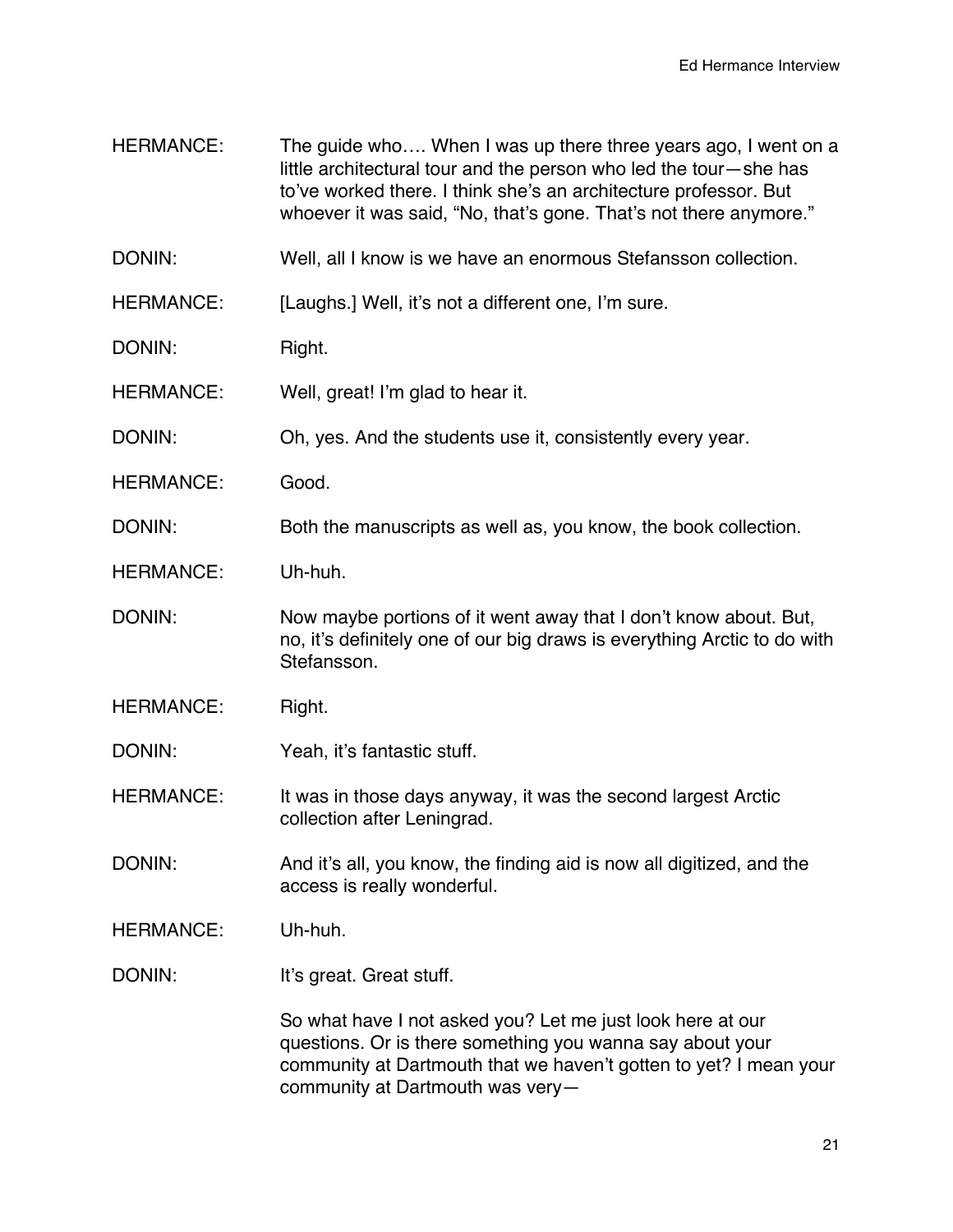HERMANCE: Very small. [Laughs.]

DONIN: Very limited.

- HERMANCE: It was indeed, you know. And so I do stand at a -you know, until I wrote that letter in '75, I hadn't had any contact with any of those folks. And until the gay alumni group formed, then, you know, again I've heard from a couple of non-gay Dartmouth folks. But I haven't reached out to any of them either. It's not like it's all their fault, [chuckles] because I haven't reached out to them either.
- DONIN: Have you ever been back to reunions?
- HERMANCE: No. Uh-uh. Only to the gay reunions. There was the first gay reunion in Hopkins, and I went to that. And then I quess the  $25<sup>th</sup>$ anniversary was the next one. I might have gone to one of the maybe the second year, too.
- DONIN: And they just had a  $40<sup>th</sup>$ , I think, last year. A celebration of 40 years of—
- HERMANCE: Of coed.
- DONIN: But what was the DGALA? Was it 25? What was the celebration they had?

HERMANCE: Twenty-five. It was three years ago it was 25.

DONIN: Yeah. I see. Okay. Oh, and that's the one where Dr. [Jim Yong] Kim—so you went to that. You did go to that?

HERMANCE: Yes.

- DONIN: That's the one where Dr. Kim spoke.
- HERMANCE: Yes.
- DONIN: Uh-huh. Right. And did you see a lot of your classmates there? Were there any?
- HERMANCE: No. I don't remember any of the people in my class.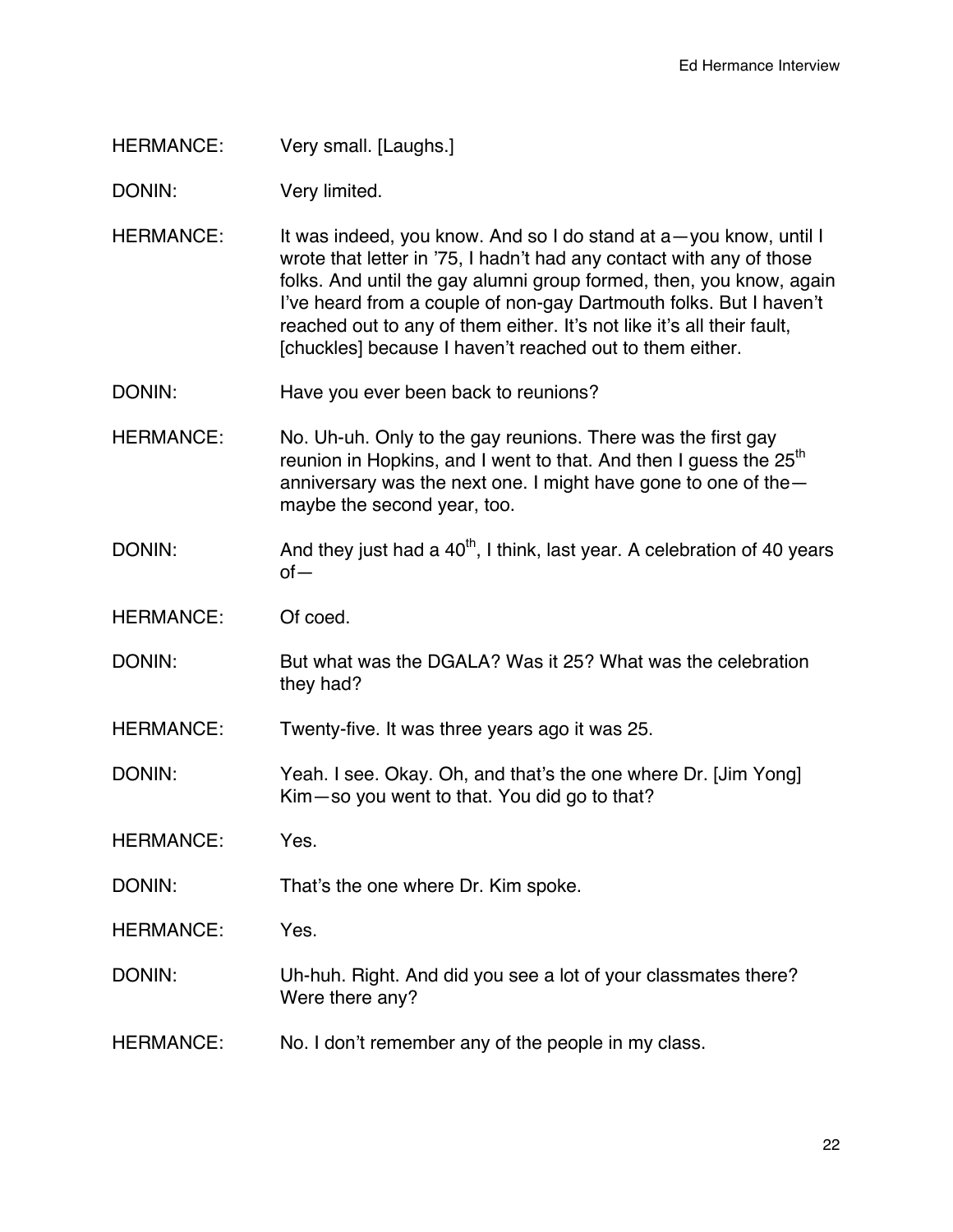- DONIN: Uh-huh. Did it change—Having DGALA there as a sort of vehicle for all of you to have a voice, has that changed how you feel about Dartmouth? I mean has it helped?
- HERMANCE: Well, the thing that changed my, you know, perspective on Dartmouth was being there and, you know, when I was there it was 98 percent white, and it was 100 percent male. [Laughs.]
- DONIN: Right, right.
- HERMANCE: And walking around out there now, there's all colors in the world. And there were a couple of women kissing right in front of Dartmouth Hall. [Laughs.] That's really kind of...you know. [Laughs.]
- DONIN: It just must have boggled your mind.
- HERMANCE: Yeah. It's amazing. It's also...it's still impressive how remote it is. And how few there people are... You know, compared to a place like Philadelphia, there's also pretty few black people.
- DONIN: I mean try as hard as they do—and they do try.
- HERMANCE: But nevertheless… Even if there were the same proportions, there would still be a hundred yards between each person.
- DONIN: Right, right. Oh, absolutely.
- HERMANCE: So it's just a tiny place
- DONIN: City versus rural. And in some ways I think that makes it more difficult to find your community there because it's slim pickings. I mean, what are your choices? It's not like you can, you know, go to White River Junction or something—
- HERMANCE: [Laughs.]
- DONIN: —and find your people. You're not gonna do it.
- HERMANCE: Well, you know that hotel that straddles the railroad tracks at White River Junction? Amtrak goes right underneath it. Any rate, that was owned by a gay couple, you know, back when I was paying attention in the eighties and nineties. I don't think they own it…. I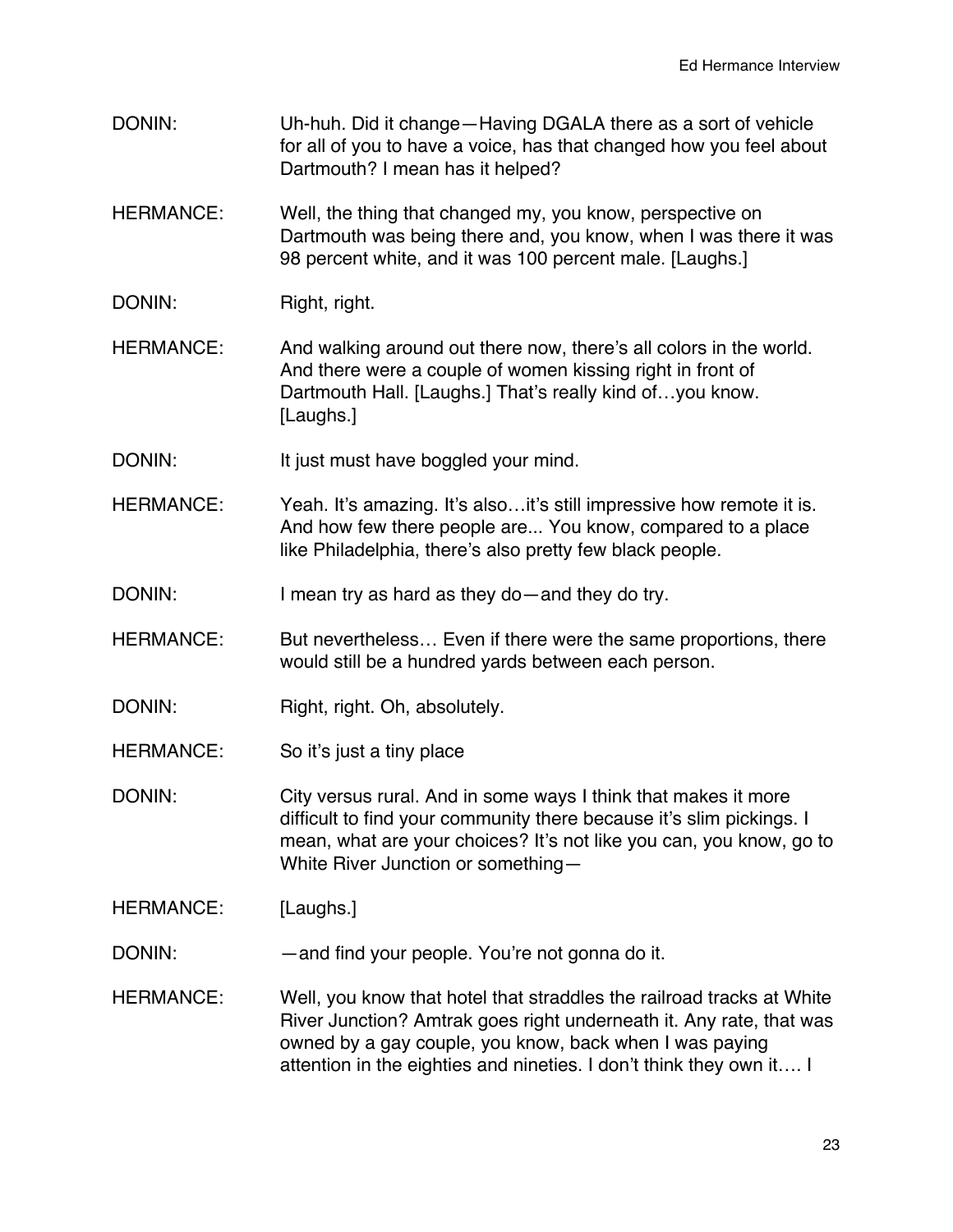don't know what happened to 'em. But I'm pretty sure they don't own that anymore.

- DONIN: Yeah. Well, then obviously Vermont is a....
- HERMANCE: So it would have been nice to go over there. [Laughs.]
- DONIN: It would have been nice to go to White River Junction. Right. But Vermont has become a mecca for gay couples now.
- HERMANCE: Sure. And socialists and Commies. [Chuckles.]
- DONIN: All kinds o' crazy people. [Break for telephone call.]
- HERMANCE: Mary, I'm sorry. I don't know how well this is gonna work. The store computer has been out o' commission since Friday.
- DONIN: Oh!
- HERMANCE: And the part finally—or, the new computer finally arrived today. And we really need to install it right there.
- DONIN: Well, let's stop.
- HERMANCE: Okay.
- DONIN: Unless there's.... I mean do you want to give us some perfect ending paragraph?
- HERMANCE: [Laughs.] Well, again, you know, the place has been transformed since I was there. And so, yeah, I really can't imagine what life is like there. I hope that people are getting the sense that they can do anything. That their emotional, erotic connections are not barriers to the future. That they'll fit in, too.
- DONIN: Well, I think it's very uneven. We've talked to a lot of members of the class that just graduated. And some feel very welcome, some don't. But that's reflective of the bigger outside world. There's a long way to go, but there's obviously progress.
- HERMANCE: Yep. It is.
- DONIN: And I think that's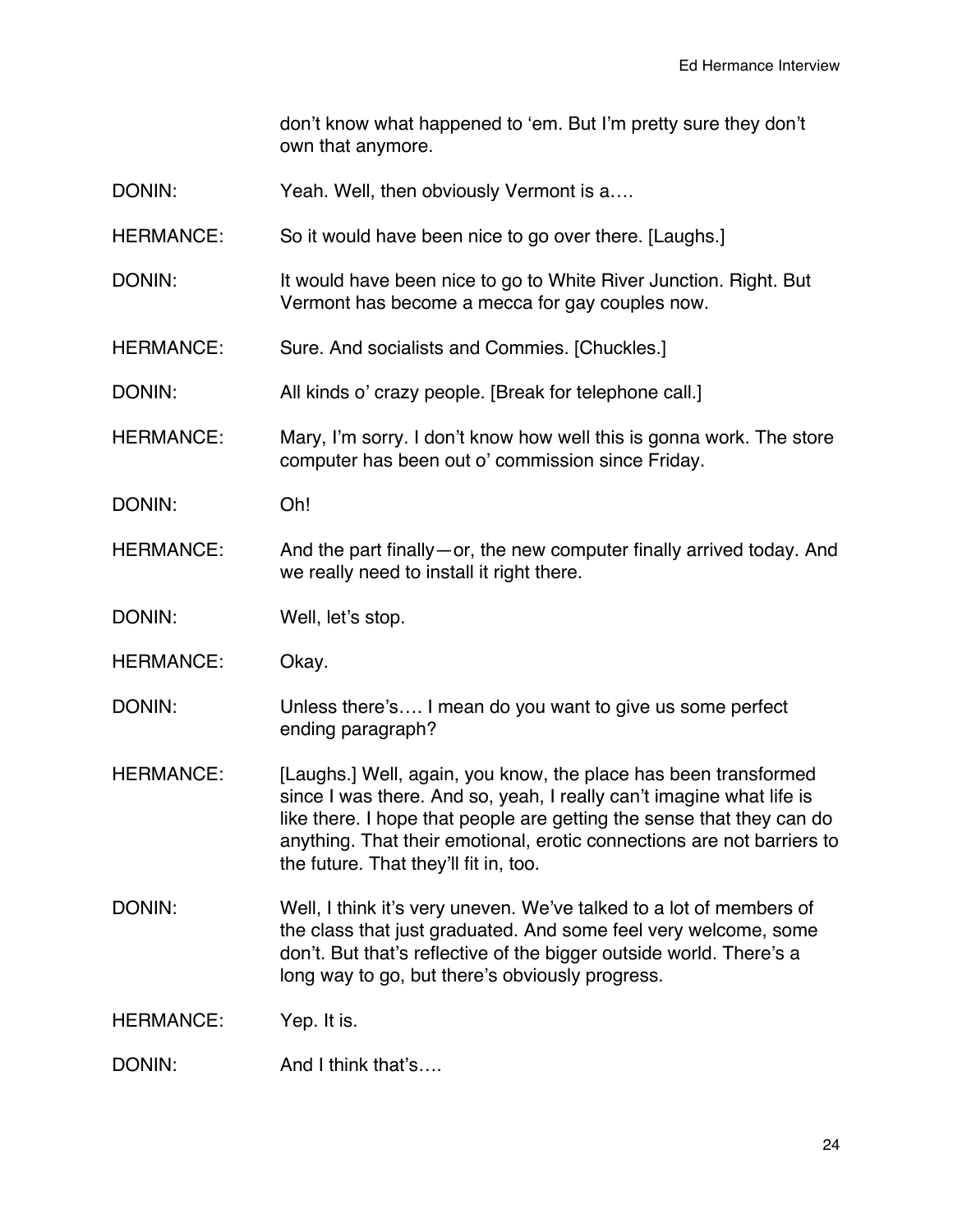HERMANCE: They're not sticking those buzzers on your thumbs anymore.

DONIN: Ugh. Honestly. No. Definitely not.

- HERMANCE: Do you happen to remember what year that person was, what class?
- DONIN: I'll have to....
- HERMANCE: It was about that same time, sixties?
- DONIN: Probably in the sixties.
- HERMANCE: Fifties.
- DONIN: Yeah.
- HERMANCE: Well, I'm really glad I didn't say anything.
- DONIN: And the thing that's remarkable about this project is that this [collection] is getting slightly skewed. We have more members of DGALA who want to speak up; many of them have the attitude of, What took you so long? I've been waiting to tell my story for 50 years. What took you so long? In a nice way. I mean, they're happy that this is happening.

But we would also like to hear from all the other people who felt that they didn't belong, for whatever reason. You know, the financial aid students, the international students, obviously the Native American students, and students of any color in the rainbow. And they don't seem to feel safe enough to speak out. But I think DGALA has sort of legitimized people's connections to the College and allowed them to feel like, Okay. I'm gonna tell you my story.

- HERMANCE: Are you gonna get to talk to Tom Song?
- DONIN: Tomorrow.
- HERMANCE: And what's that guy's name?
- DONIN: Well, you gave me the other guy's name—Leib?
- HERMANCE: Frank Leib.